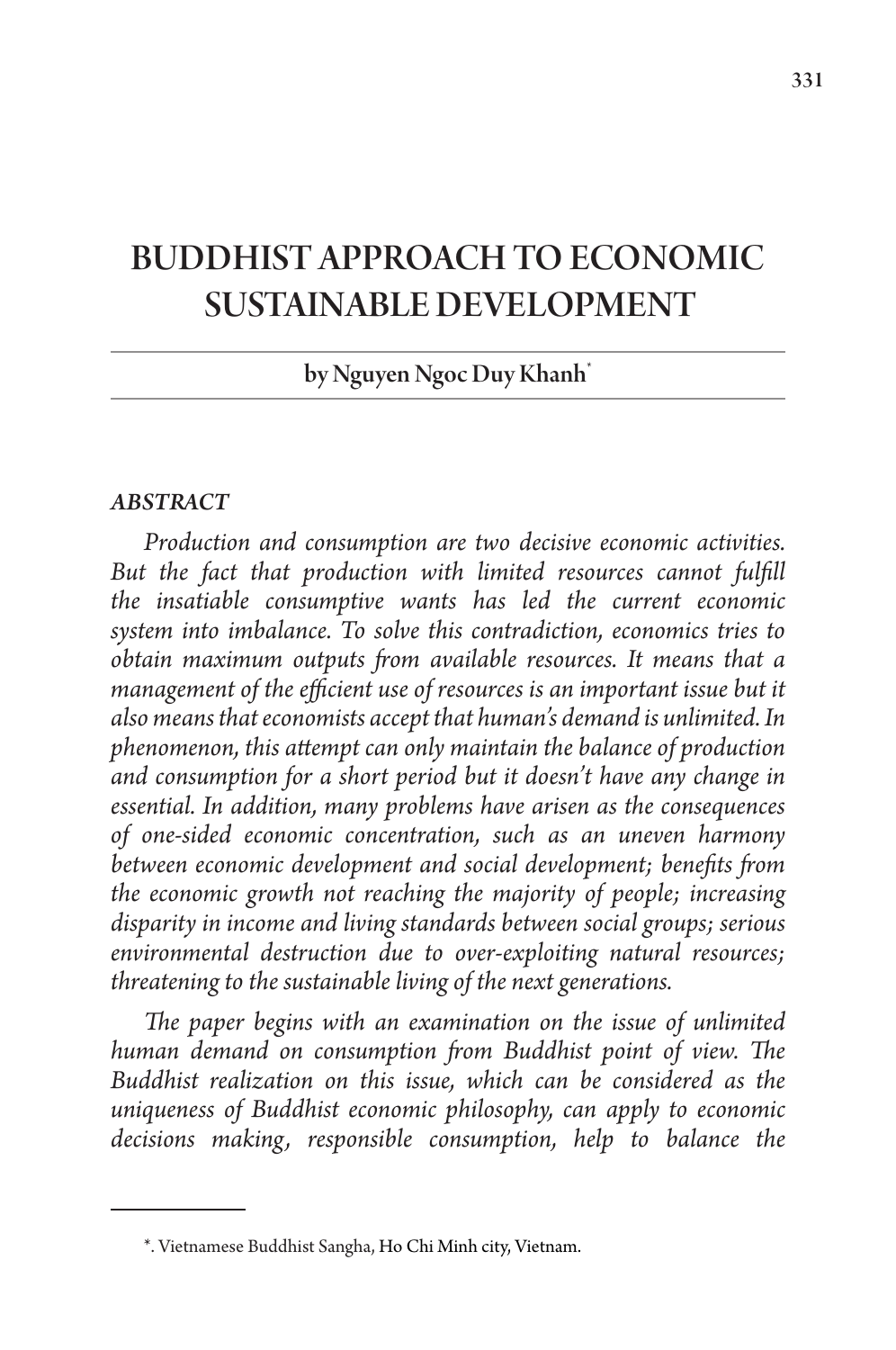*production and consumption in society and offer the opportunity to maintain the sustainable economy. Then, the concept of development will be analyzed from the Buddhist view and the Buddhist teachings in relation with economic contribution will be discussed, to argue that the sustainable economic development is the one in which both material aspect and spiritual aspect must be taken into account with equal emphasize. Finally, Buddhist approaches on economic activities will be given as advices to contribute a sustainable economic development.* 

#### 1. INTRODUCTION

Over the last three decades, when the Report of the World Commission on Environment and Development (UN, 1987) was submitted to the United Nations' Sustainable Development Goals (UNDP, n.d.), sustainable development has become a new buzzword which has been mentioned in many aspects as social policies, environment, economy, etc. Up to now, both of national and international levels, many attempts in different aspects have struggled to come to terms with the demands placed upon them by the concept of sustainable development. In fact, the sustainable development goals cannot be achieved without economic development. However, economics often focuses almost exclusively on the interactive growths of income and consumption. And its policy persists in focusing on these two and to exclude many pressing problems that we are facing with. Nowadays, we seem to be driven by a culture which is so-called consumerism that encourages people to purchase goods in ever-greater amounts. These consumption habits have also led to serious environmental destruction due to over-exploiting natural resources which threatens to the sustainable living of the next generations, etc. The recent global economic crisis, combined with recent scientific studies about global climate change, have risen fundamental questions about the practices in which they are so deeply embedded.

Under Buddhist perspective, this paper starts by critically evaluating the consumption aspect of economics, in which desire plays an important role. The examination on desire will provide a new approach to contemporary economic that distinguish the Buddhist economics with the mainstream economics. This examination will offer an interesting perspective of the proper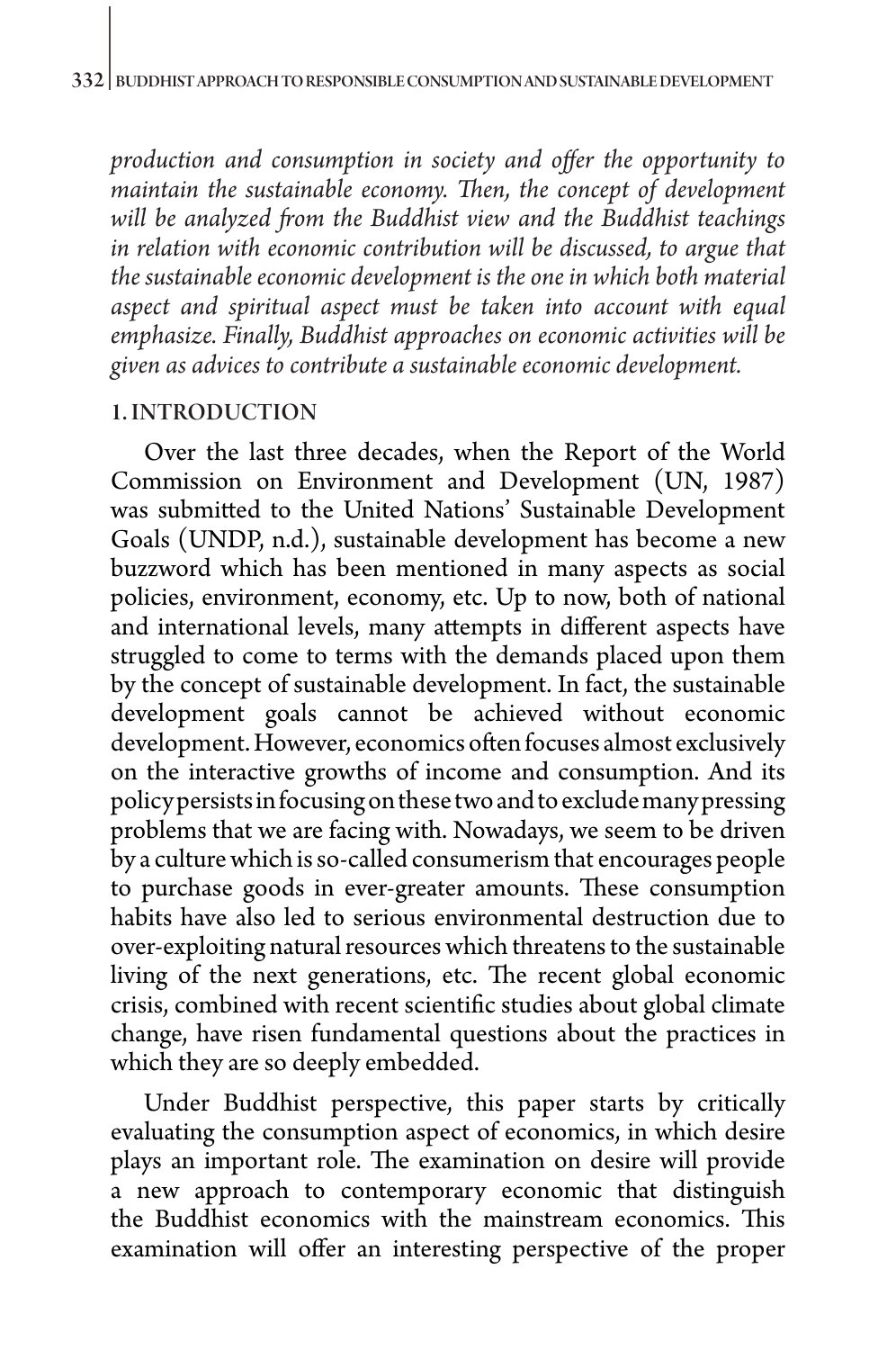practice in managing the consumer society. Then, based on the Buddhist view, the concept of development will be analyzed in both material and moral aspects to argue that the popular view on the notion of development of mainstream economics which only emphasize on material aspect needs to be rethought. Buddhist economics advocates that in order to attain the goal of sustainable economic development, both material and moral aspects must be taken into account with equal emphasis. Finally, to be inspired by Buddha's instructions to Dīghajāṇu the Koliyan how a layperson is able to achieve happiness and well-being (in this life and the life to come) which was narrated in *Dīghajāṇu Sutta* (AN 8.54) of Aṅguttara Nikāya together with some others Pāli discourses, three fundamental wealth managing activities: acquisition, conservation and consumption will be discussed and analyzed so that the Buddha's ancient teachings can be applied to modern economy to attain the goal of happiness and well-being as well as fulfill the demands of the two key concepts of sustainable development mentioned in *Report of the World Commission on Environment and Development.*

### 2. THE UNIQUENESS OF BUDDHIST ECONOMICS PHILOSOPHY

Generally, the original aim of economy, is the realization of happiness and well-being for people in both individual and social aspects. However, as Brown considered, mainstream economics is based on hedonic happiness, or personal pleasure with avoidance of pain, which focuses on pursuing money and buying goods that make a sense of happiness, at least in the moment. This short-lived happiness fits in well with materialistic, goal-oriented economy (Brown, C. 2017). From this approach, consumers seem driven to make more, buy more and be more. By this economics base, consumers are intentionally cultivated desires, encouraged to develop new desires for things to acquire and for activities to do. Admittedly, desire plays an important role in consumption activities. However, since the distortion of real/natural human needs along with the creation and daily growing of "false desires", the hegemony of consumerism takes place as the result. Ruled by desire, our consumer society is stuck in the endless cycle of desire and being continuously driven to our want more while never finding enough satisfaction. According to psychology, the mechanism through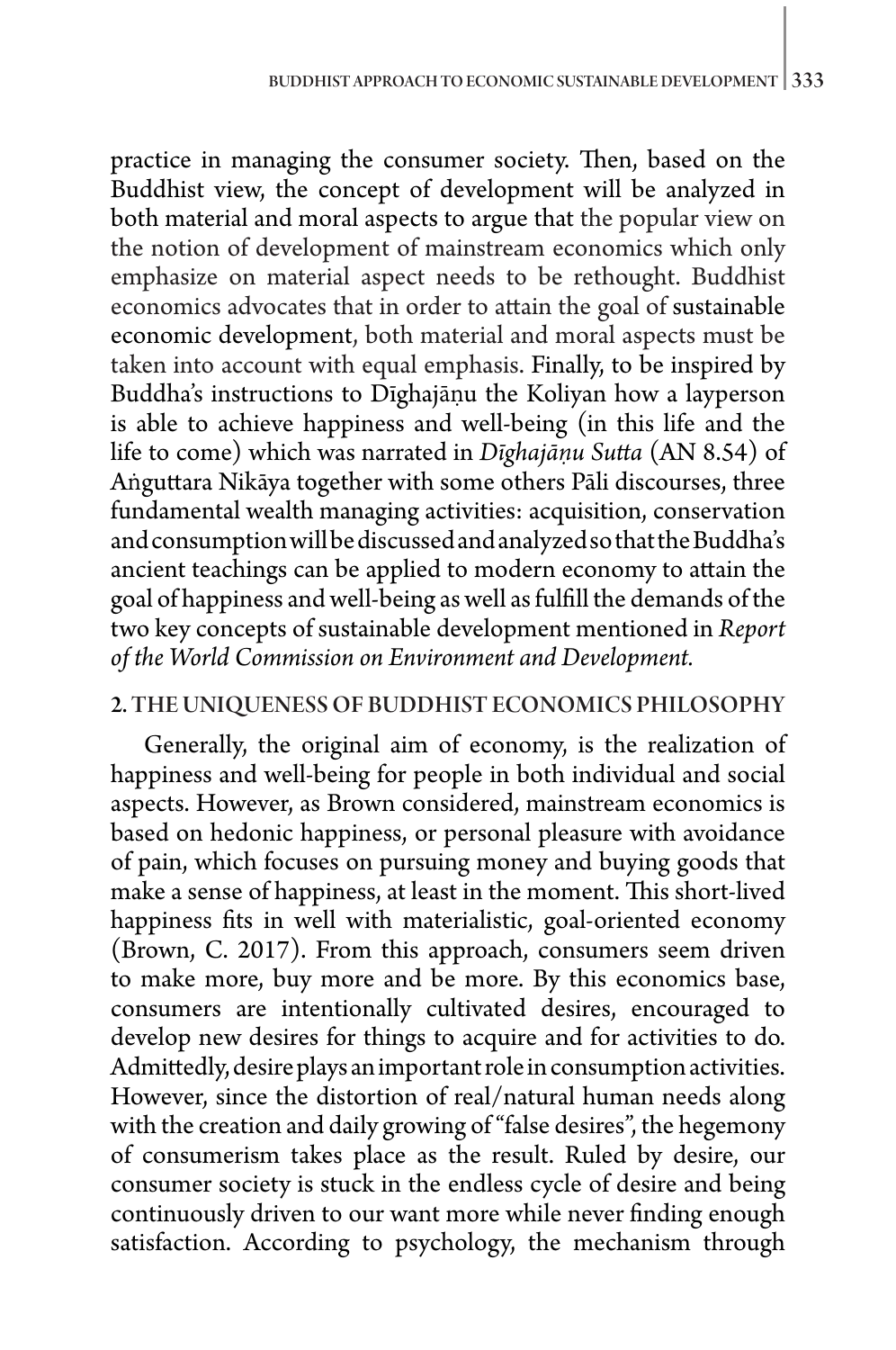which people seek to satisfy their desires is called *"auto-projection"*. It is a looser strategy whether or not people achieve their desired goals. When they are not able to reach the goals they envision, they attribute their continuing dissatisfaction to their failure to reach the alleged corrective measures. When they succeed in attaining their goals, this usually does not bring what they hoped for and their feeling of discomfort is not relieved. So, striving for satisfying desires never bring people the fulfillment they expect from it (Grof, S. 1998). It can be concluded that this type of economics, which ruled by desire, does not bring happiness and causes unsustainable consequences for human beings and all other living things.

The Four Noble Truths is the most important doctrine of Buddhism, which Buddha presented in his first sermon after attaining enlightenment. It is the propositions of: (1) suffering *(dukkha)*, (2) cause of suffering, (3) *Nibbāna* – the state of cessation of suffering through the removal of cause of suffering and (4) the way leading to the removal causes of suffering that results in the cessation of suffering. To the extent that it is presented in the first two of the Four Noble Truths, the first proposition states that all of life is suffering. As Buddha enumerated, the stuff of human existence is trauma, pain, and grief associated with birth, aging, sickness, and death intermingled throughout the life course with the despair of being tied to what we despise or separated from what we love. The second proposition identifies the cause of our suffering is desire. We suffer because we endlessly, but futilely, strive to fulfill our own self-interests. *Nibbānaṃ paramaṃ sukhaṃ* – Nibbāna is the ultimate happiness (Dhp. 203) is another definition of the third proposition founded in Dhammapada sutta, while the content of the fourth proposition is the way to attain this ultimate happiness. Thus, the ultimate aim of Buddhism is the attainment of happiness (which is called *"sukha"* in Pāli language). According to Buddhism, to achieve happiness the suffering and its causes must be understood and after that reduced and eradicated<sup>1</sup>. It needs to

<sup>1</sup>. In Buddhism, there are different levels of *"sukha"* or happiness for human development that each individual can be trained to achieve higher and neater happiness; therefore, happiness is not viewed as a static, but it is a dynamic process in human development. The development of happiness or *sukha* from a basic to higher levels can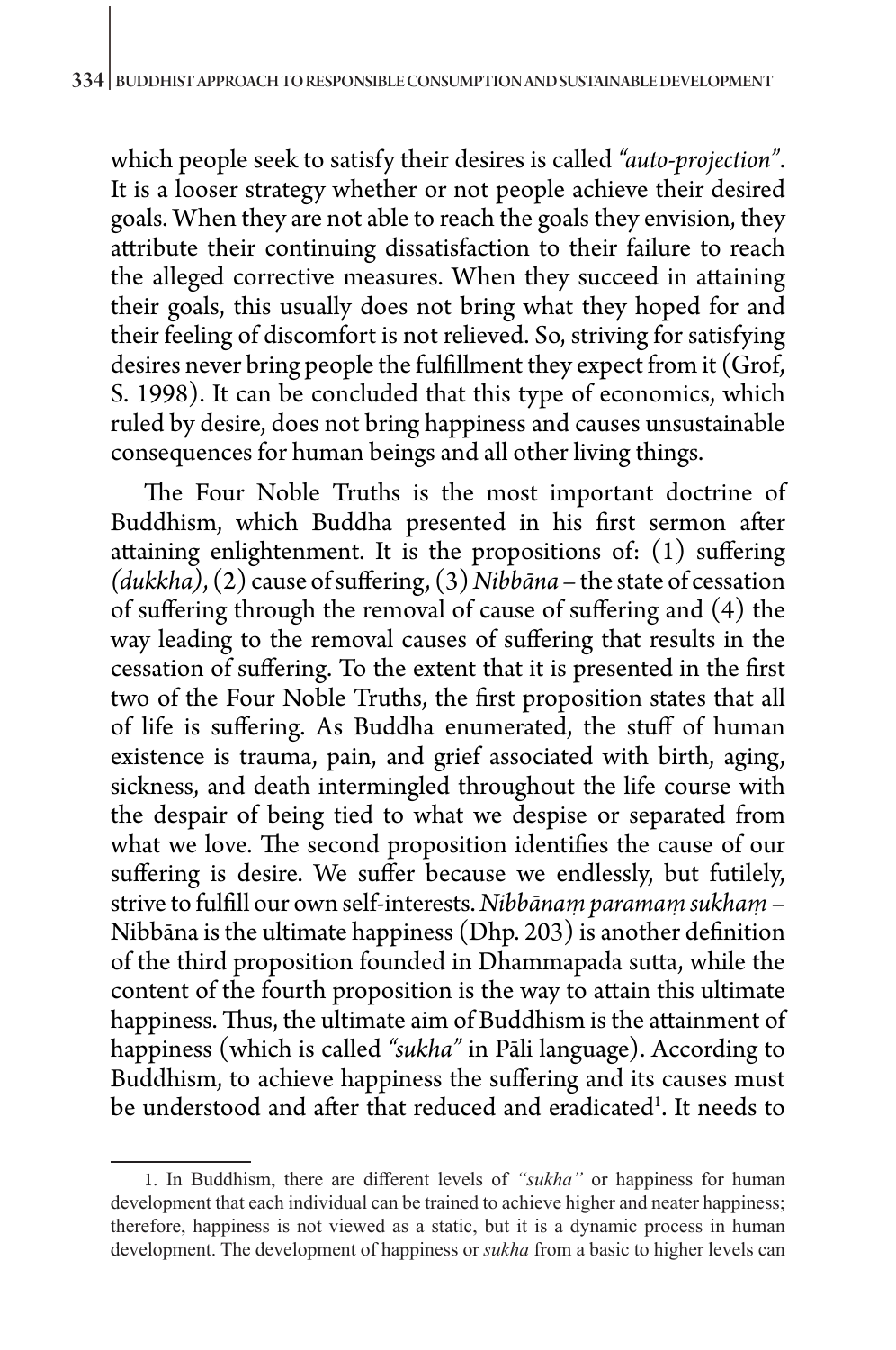note that, in Buddhism, there are different kinds of classifications or levels of *"sukha"*. No matter how many levels are classified, its range starts from the lowest level – *kāmasukha* – which is happiness from acquisition or meeting sensual pleasures, to the highest level – *nirodha samāpattisukha* – with total extinction of suffering (Kittiprapas, S. 2015). Here, the Buddhist concept *"kāmasukha"* is synonym with *"hedonic happiness"* mentioned above, and in spite of being considered as a kind of happiness, it can also cause and increase suffering. Therefore, it is not recognized as real happiness. Besides, according to Buddhism, *kāmasukha* concerning with physical or material level is required for basic needs to relief person's physical sufferings. After the basic needs are fulfilled, Buddhism encourages that people should develop further to gain higher levels of happiness. Excessive material accumulation driven by desire does not lead to the increase of happiness and never keep happiness sustainable. Instead, it increases problems, bringing suffering and reducing happiness.

Obviously, in both economics and Buddhism, desire plays a role as the foundation on which the analytical structure is built. In addition, problems related to economic such as over exploiting the natural resources, the imbalance between production and consumption or the emerging hegemony of consumerism etc., can't be explained without considering seriously the dimensions of desire and happiness. In foundational aspect, Buddhism and economics share the same key assumption regarding human nature and assign the primary agency to the individual. However, radically different from mainstream economic, which focus on *"maximization of profit or utility to satisfy the desire"* as its underlying philosophy; Buddhist economic philosophy promotes *"reduction or negation of desire"* to achieve happiness and well-being. This is the uniqueness of Buddhist economic philosophy.

Buddhist economics suggests not to multiply but to simplify human desires. One of the remarkable characters of Buddhist doctrine is the realization about moderation. According to the Buddhist approach, economic activity must be controlled and

be seen as a process of reducing dukkha or suffering until it is completely gone at the highest level of *sukha*, which is *nibbānasukha*.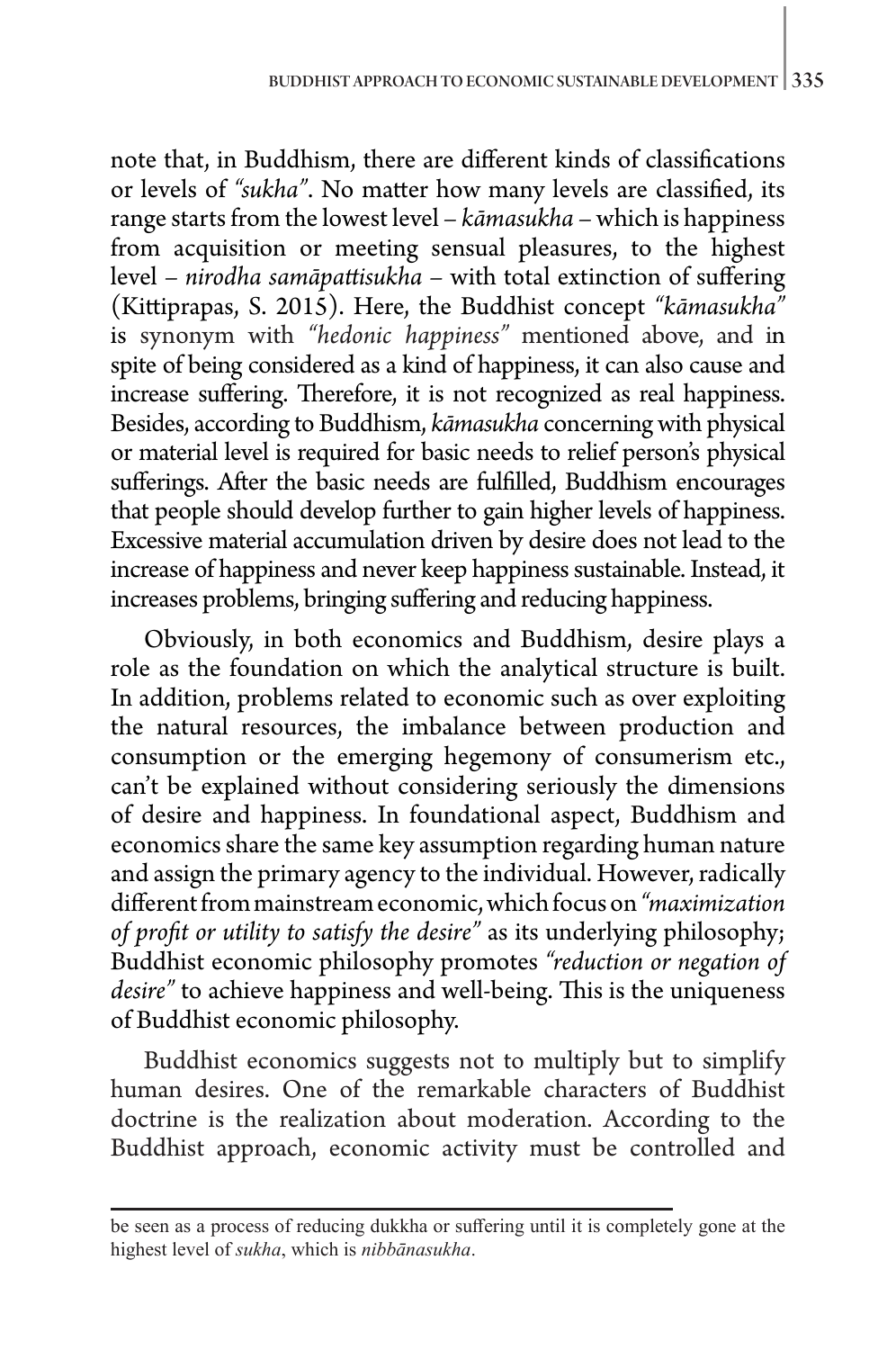qualified that it is directed to achieve well-being rather than the *"maximum satisfaction."* In the mainstream of economic model, unlimited desires are controlled by economic scarcity, but in Buddhist model, they are controlled with an appreciation on moderation and the objective of happiness and well-being. A recommendation for moderate consumption found in *Santutthi sutta* (AN 4.27) of Aṅguttara Nikāya, mentioned four things: enough food, clothing, shelter and medicine, which can be considered as basic needs. This can help us think of what we really need and what we want, even sometimes what we want beyond what we really need. Reflection by this way can be seen as a method of identifying and reducing one's desires. For example, whenever we consume food, water, electricity, etc., we should take time to think about their true purpose, rather than consuming them freely, without caring about resources waste. By that way, we can avoid heedless consumption and so understand *"the right amount"* that we need. Wanting less will naturally eliminate the harmful effects of uncontrolled economic activity as well as could bring substantial benefits for oneself, for community, and for nature as a whole.

Both mainstream and Buddhist economics assume that consumption is a necessary activity. However, according to mainstream economics, consumption is an activity to satisfy sensual desires and is a goal in itself. While Buddhist economics asserts that consumption is only a means to an end; its true purpose is to provide well-being serving only as a means to higher goal. Any activity of consumption is not simply for achieving the pleasure it affords, but to obtain the physical and mental energy necessary for intellectual and spiritual growth toward a nobler life. To Buddhism, economic activity must be controlled and directed to the achievement of wellbeing rather than maximum satisfaction.

The seminal contribution of Buddhist insight to economics can be found from the research on the psychology of desire. According to Buddhist teachings, there are two different kinds of desire:  $(1)$ *taṇhā*, the desire for pleasure objects, which is insatiable; and (2) *chanda*, the desire for well-being. *Taṇhā* is based on ignorance and it does not automatically direct to well-being since it based on ignorance. While *chanda* is based on wisdom. For instance, people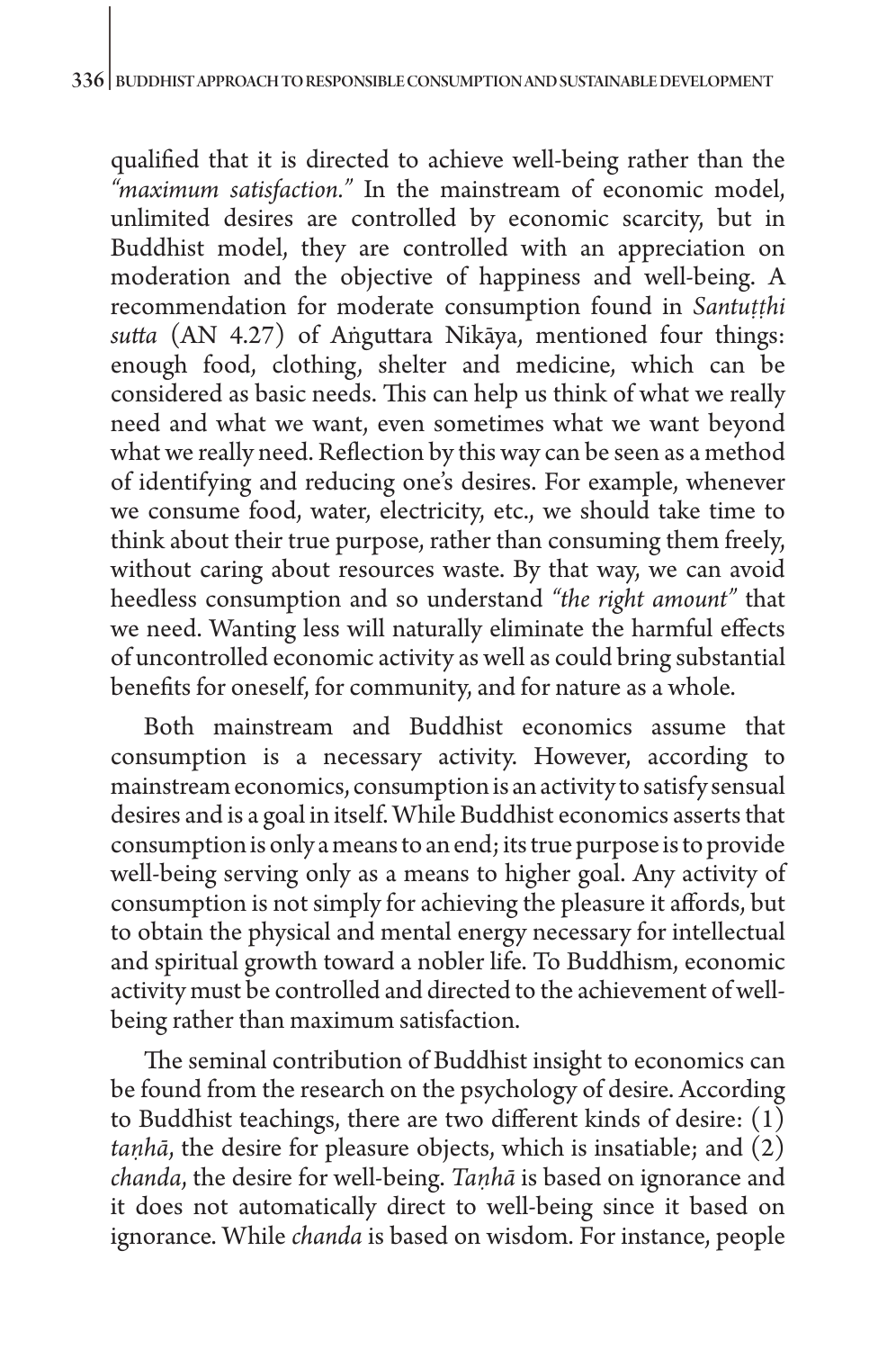driven by *taṇhā* will seek to fulfill the blind craving for sensual pleasure, which, in this case, is the desire for pleasant taste. But when guided by *chanda*, desires are directed to realize well-being. In economic context, as described by Payutto, *"when desire (tanhā) is driving economic decisions, behavior tends to be morally unskillful, but when desire for well-being (chanda) is guiding them, economic behavior will be morally skillful"* (Payutto, A. 1998). The consumption on *chanda* base is the utilization of goods and services to achieve true well-being, while the *taṇhā* consumption is supposedly satisfied sensations or self-gratification. The product value from *chanda* is determined by its ability to meet the need for well-being, while one from *taṇhā* only plays a role of satisfying the craving for pleasure. It can be concluded that, according to Buddhist economics, the consumption activity driven by *chanda* is right consumption. Conversely, the consumption activity driven by *tanhā* is wrong consumption

As mentioned, our sufferings come from our own mental states, with feelings of discontent coming from desire more and more. In fact, the feeling of not having enough and wanting more does not arise from the inherent desirability of the objects we are seeking but from our own mental illusions. With two types of desire above, to eradicate the suffering arising from the desires that related to consumption, its reason – *taṇhā* is the mental state that needs to be transformed. Instead of *tanhā* is the desire of satisfying one's craving, it should be transformed into *chanda –* the desire is directed to realize the happiness and well-being of himself and the others.

The Buddhist approach suggests people transform their desires so that through the utilization of goods and services then they can achieve happiness. When one becomes detached from *tanhā*, his levels of happiness will increase. This may result in proper appreciation as well as reduction of the demand for consumer goods. The Buddhist cognition on two kinds of desire provides an idea to businesses to focus less on providing non-essential consumer goods and more on providing essential goods and services to developing countries, introducing technologies that will remediate environmental damage and serve the poor and needy. As the result, business will then become less exploiting and damaging and more worthwhile and productive.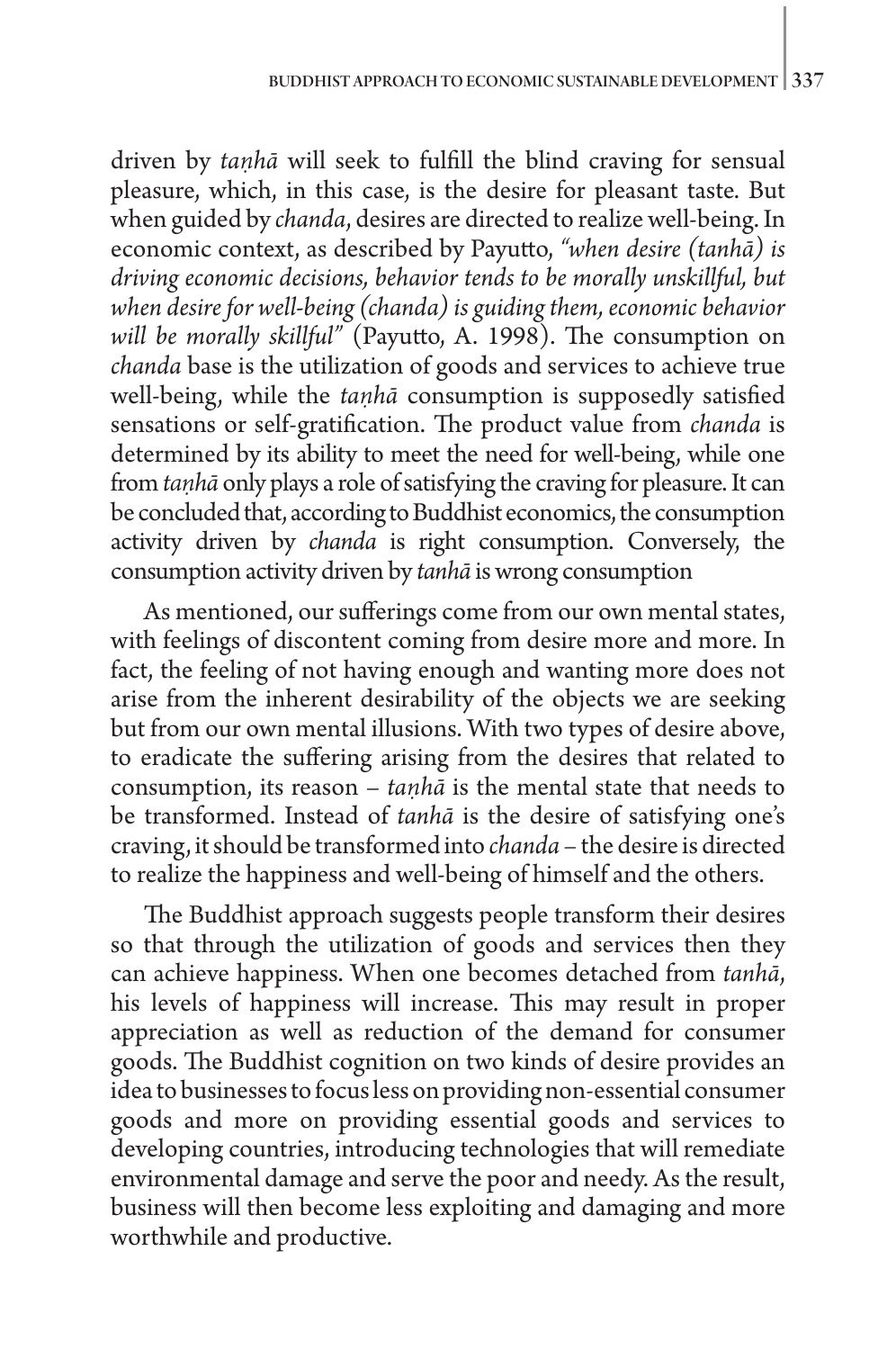In summary, both mainstream and Buddhist economics accept that the insatiable desire is human's nature. However, the Buddhist cognition on the two kinds of desire: *chanda* and *tanhā*, can lead to a self-awareness that can dissolve the confusion between what is truly beneficial and what is truly harmful in consumption. Even though insatiable want is human's innate, they can be transformed and controlled by wisdom. To assign the primary agency to the individual, Buddhist economic philosophy promotes selfmanagement as well as develops one's abilities. This is a very positive orientation toward human nature as a mastery of one's own destiny.

## 3. THE BUDDHIST ANALYSIS OF DEVELOPMENT

The popular view on the notion of development is the achievement of economic prosperity. Accordingly, world development has been guided by economics and economic policy that focuses almost on material gain. At the time being, the achievements of science and technology in the material aspect have led to an unwarranted trust in their omnipotence and resulted in the widespread belief that they are the only vehicles for the achievement of development in society. The sole criterion of development seems to be the quantity of material goods produced and consumed, and the calculation of *Gross Domestic Product (GDP)* is viewed as a measure of development. Although the economic achievement has revolutionized the material conditions of modern living cannot be denied, it has failed to tackle the challenge of sustainable development in a meaningful way. As stated by Brown, it is time to recognize that economics has led us to focus on the wrong values and measurements. GDP gives us a snapshot of the total output for the nation, with no concern for how it is distributed or used, or where it may take us in the future (Brown, C. 2015). According to Welford, in the last two decades, mainstream economic with its material emphasized models which were indiscriminately applied in inappropriate ways causing the poor to suffer, leading to the breakdown of community values and doing little to reverse the continued environmental destruction (Welford, R. 2013). It is noticed that, to achieve development, current economic system has paid little attention to right and wrong means of production, the right and wrong limits to what is produced and consumed. Their detachment to the moral aspect in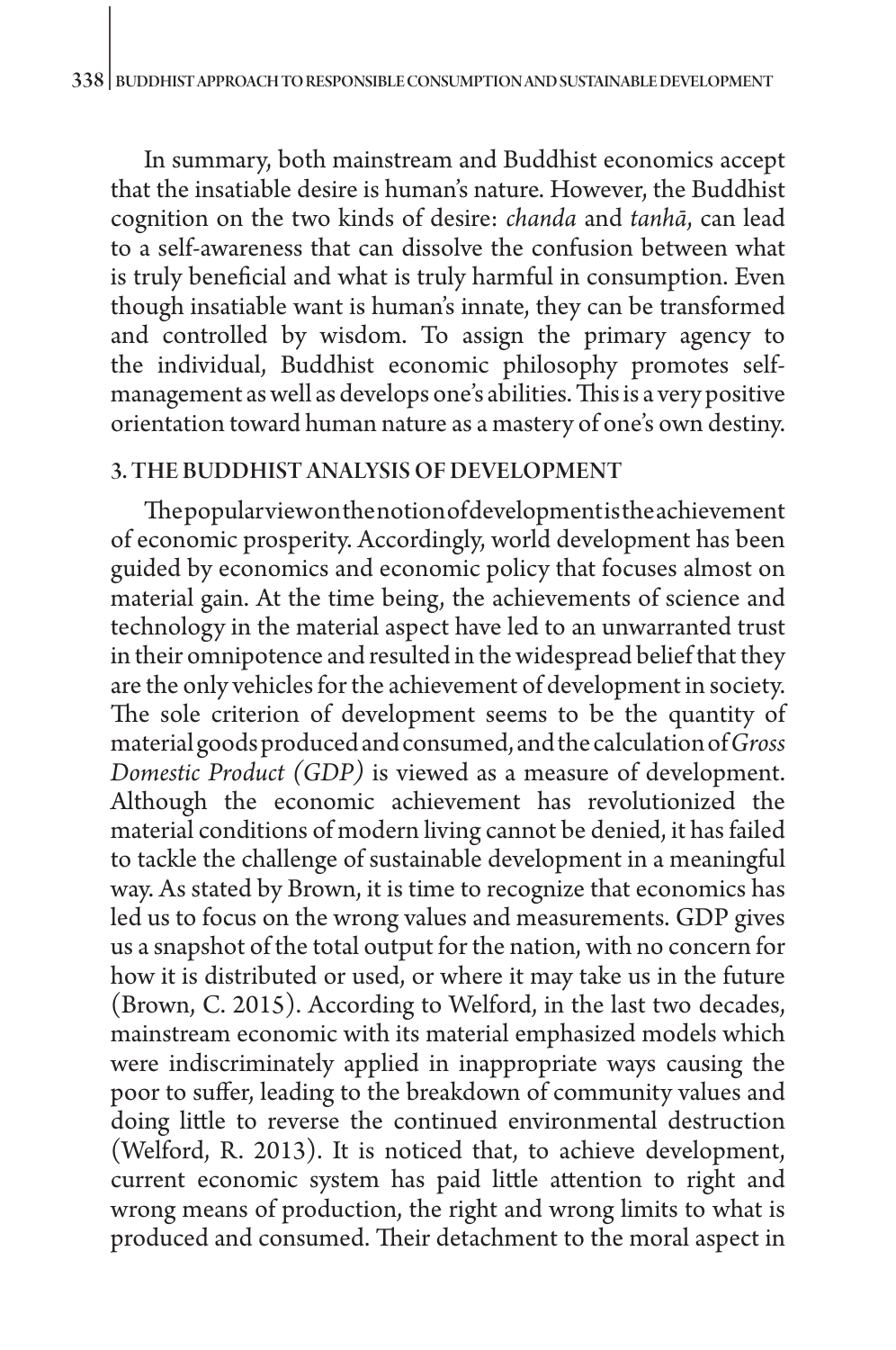development seems to be speedily leading mankind towards selfdefeating and self-destructive consequences as well as facing with social and environmental destruction.

Having different look on this phenomenon, Buddhist analysis of development involves an equal emphasis on twofold development, material or mundane and moral or spiritual. According to Buddhism, the development which focuses only on material is detrimental to the existence of the human society, since it is one-sided, imbalanced and disastrous (Abeynayake, O. 2016). In economic aspect, Buddhist approach would involve an emphasis on a much more sustainable development that consists of a dual process involving the development of the material conditions of living on the one hand, and the ethical quality of living on the other. An important Buddhist explanation in this regard is found in *Andha Sutta* (AN 3.29). In this sutta, Buddha mentioned about the *dvicakkhu* (twoeyed person) among ordinary people, this person uses the first eye to acquire wealth, the second for moral development. The one who neither engages in the pursuit of material wealth nor in the pursuit of moral development, are comparable to people who are totally blind. Buddha showed that a two eyed person is superior to one having either the first eye or the second eye only. In other words, development cannot be achieved either by moral uplift or material advancement alone but both these aspects have to be equally developed to acquire a meaningful and happy life.

Besides, similar with mainstream economic which considered the reduction of poverty is the most important objective of economic development process, Buddha proclaimed in *Iṇa Sutta* (AN.6.45) that poverty is part and parcel of suffering *(dāliddiyaṃ bhikkhave dukkhaṃ lokasmiṃ)* and ought to be overcome. In *Cakkavattisīhanāda sutta*, the Buddha indicated that poverty is the most socially destabilizing factor and the division of the world into rich and poor paves the way for the collapse of the moral foundation in the society. According to this sutta, stealing, telling lies and adultery arise accordingly and correspondingly due to poverty. This vividly shows the detrimental effects of poverty in individuals and society. A moral development which brings peace and harmony cannot be expected from the poor society as this sutta clearly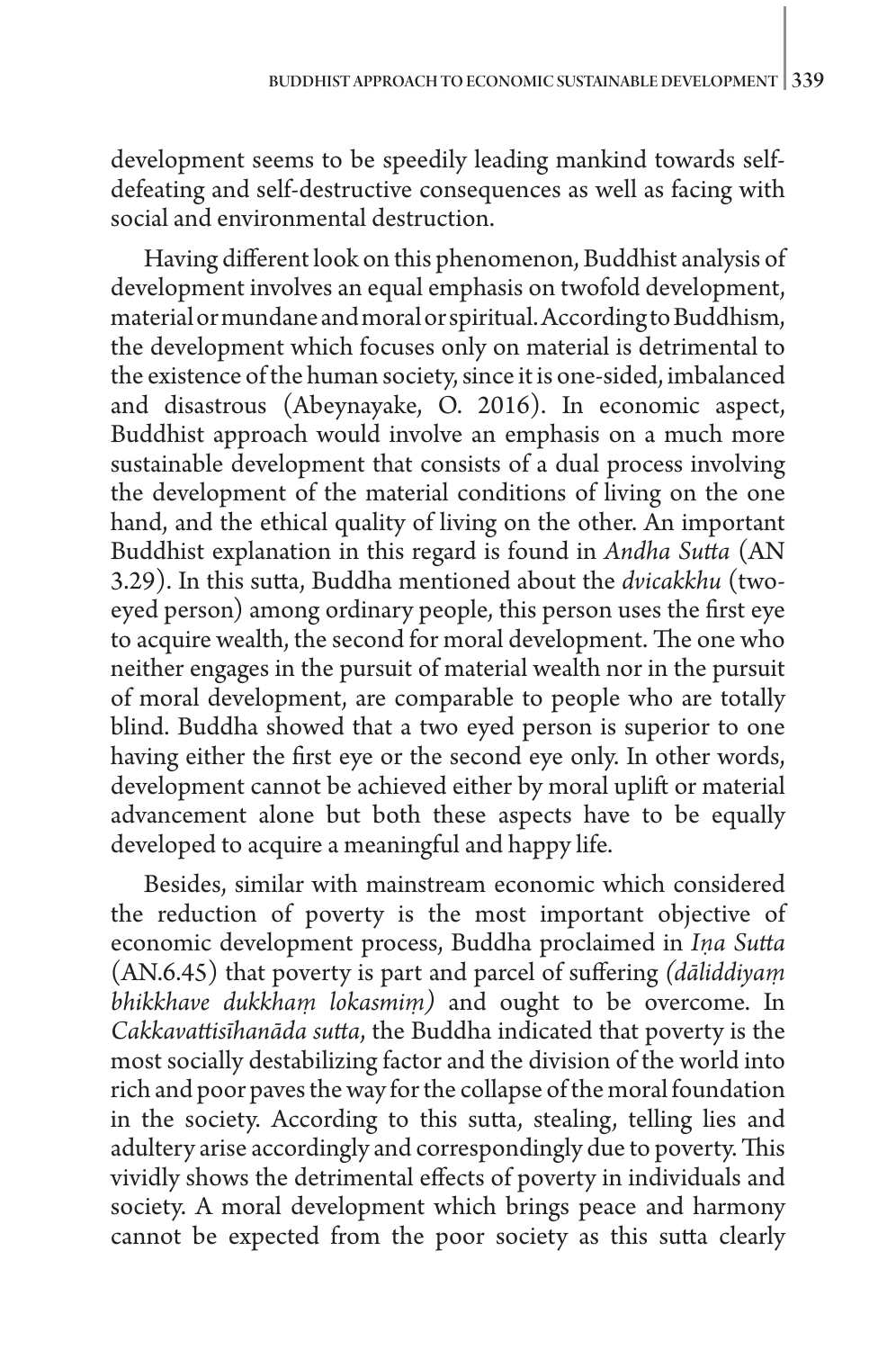delineates. Thus, according to Buddhism, moral development alone or material development alone is not adequate to lead a happy life and the moral development is possible only when the material development is fulfilled.

The report Our Common Future<sup>2</sup> released by the United Nations World Commission on Environment and Development in 1987 introduced a definition of sustainable development which is now considered as one of the most widely recognized definitions of sustainable development.

"*Sustainable development is development that meets the needs of the present without compromising the ability of future generations to meet their own needs. It contains within it two key concepts*:

*- The concept of 'needs', in particular, the essential needs of the world's poor, to which overriding priority should be given; and* 

*- The idea of limitations imposed by the state of technology and social organization on the environment's ability to meet present and future needs."* (UN ,1987)

Thus, the Buddhist view on the problem of poverty which mentioned above is very much concern to the overriding priority of the first key concept of sustainable development. Associating poverty with suffering that needs to be overcome, Buddhism appreciates the necessity of wealth as well as encourages people to earn wealth through righteous means. Buddhism views that taking advantage of others economically, in whatever form, is indicated as unethical acquisition of wealth. The emphatic advice in Buddhism is in whatever means of earning wealth the principle of righteousness must be applied. *"Dhammikehi dhammaladdhehi"* which means using rightful means and acquired through harmless means, was the Pāli phrase that Buddha always uses to signify the way of earning wealth. That righteous way is shown by the Buddha in *Dīghajāṇu sutta* (AN 8.54) as proficient, diligent, prudent, competent and expertise in management. According to Buddhist teaching, Buddhists should accumulate wealth without violating any of the five precepts: refrain from killing, stealing, adultery,

<sup>2</sup>. Commonly called the *Brundtland Report.*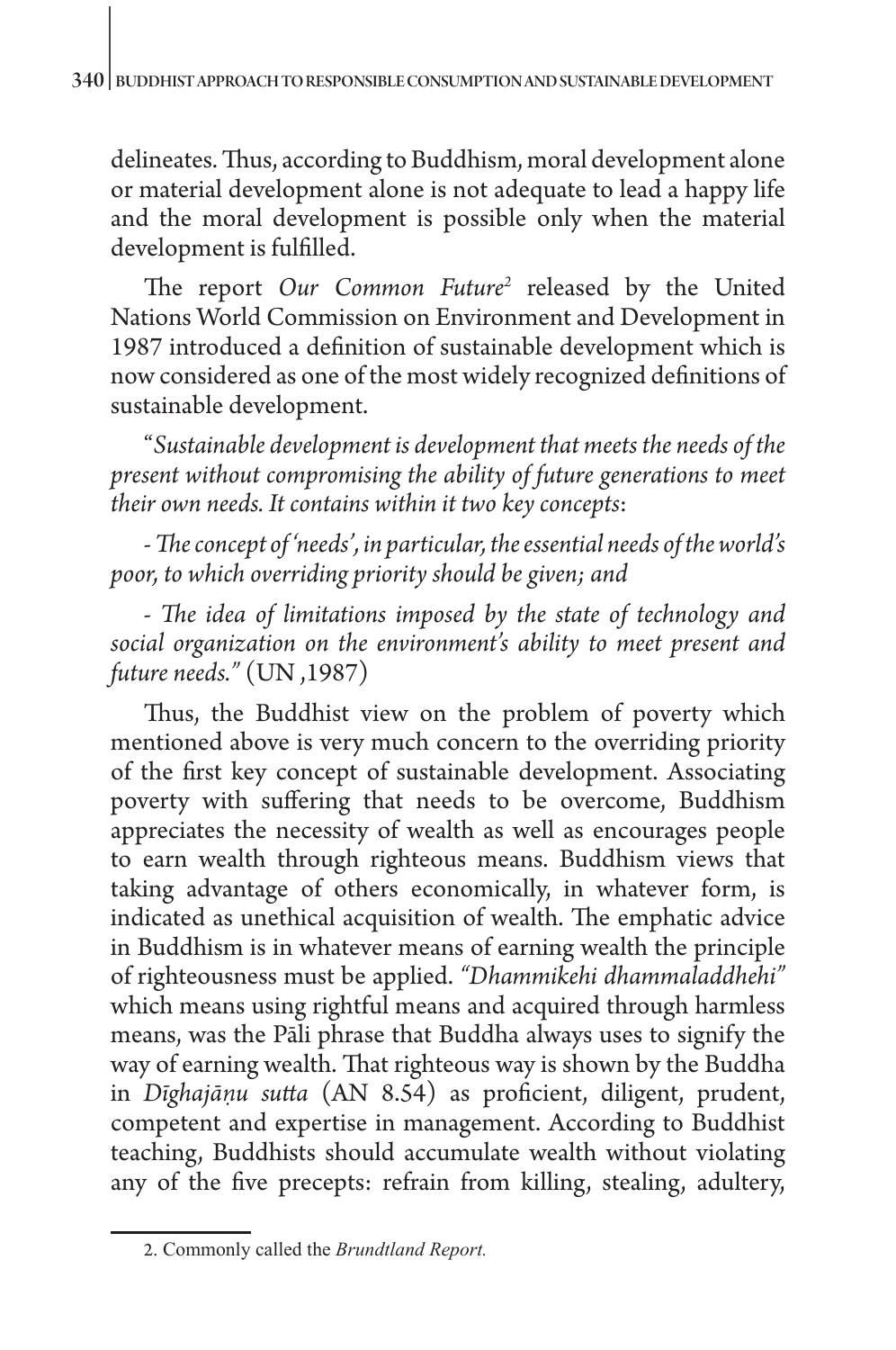lying and taking intoxicants. Moreover, they are prohibited from engaging in five types of trades including trading arms, animals or human beings, flesh, liquor and poison. These five prohibited forms of trade are identified as right livelihood *(sammājīva)* – the fifth factor of the Noble Eightfold Path in Buddhism. In social aspect, Buddhism also draws attention to the importance of proper distribution of wealth in society to ensure the absence of poverty. Buddhist views that government takes the responsibly to find a proper policy to provide equal opportunity for their citizen to achieve economic stability and arrange fair distribution of wealth in such a way that a wide gap between the rich and poor is prevented from emerging. In this regard, *dāna pāramī* – the perfection of giving is considered as one of the appropriate tools as it is a genuine way of wealth distribution. In Buddhism, *dāna* is an action comes from the motivation of alleviating suffering among the society which is realized by the one having opportunities to give and share. Peter Harvey emphasize that: *"The primary ethical activity which a Buddhist learns to develop is giving, dāna, which forms a basis for further moral and spiritual development. Generosity is not only practiced towards the Saṅgha, but it is a pervading value of Buddhist Societies."* (Harvey, P. 2013). Accordingly, this practice can be applied both in individual and social aspects, not only in the Buddha's time by the kings, government, merchants, and householders as mentioned in many sutta but also by every member of the society including rich people, companies, trading groups, governments, etc.

Mentioned in his book, Abeynayake thinks that both poverty alleviation and economic development depends on the human's will to live in harmony with nature (Abeynayake, O. 2016). Under the guise of material development, to fulfill and satisfy the unlimited want of consumer society, economics tries to obtain maximum outputs from the natural resources. Unfortunately, in reality, that unlimited want can never be fulfilled while the natural resources are facing the situation of gradual scarcity. As the result, mainstream economic practices are resulting in a downward environmental spiral, a vicious circle in which environmental degradation is growing in ever-greater extent (Kovács, G. 2014). If these trends continue, neither can poverty be eliminated nor can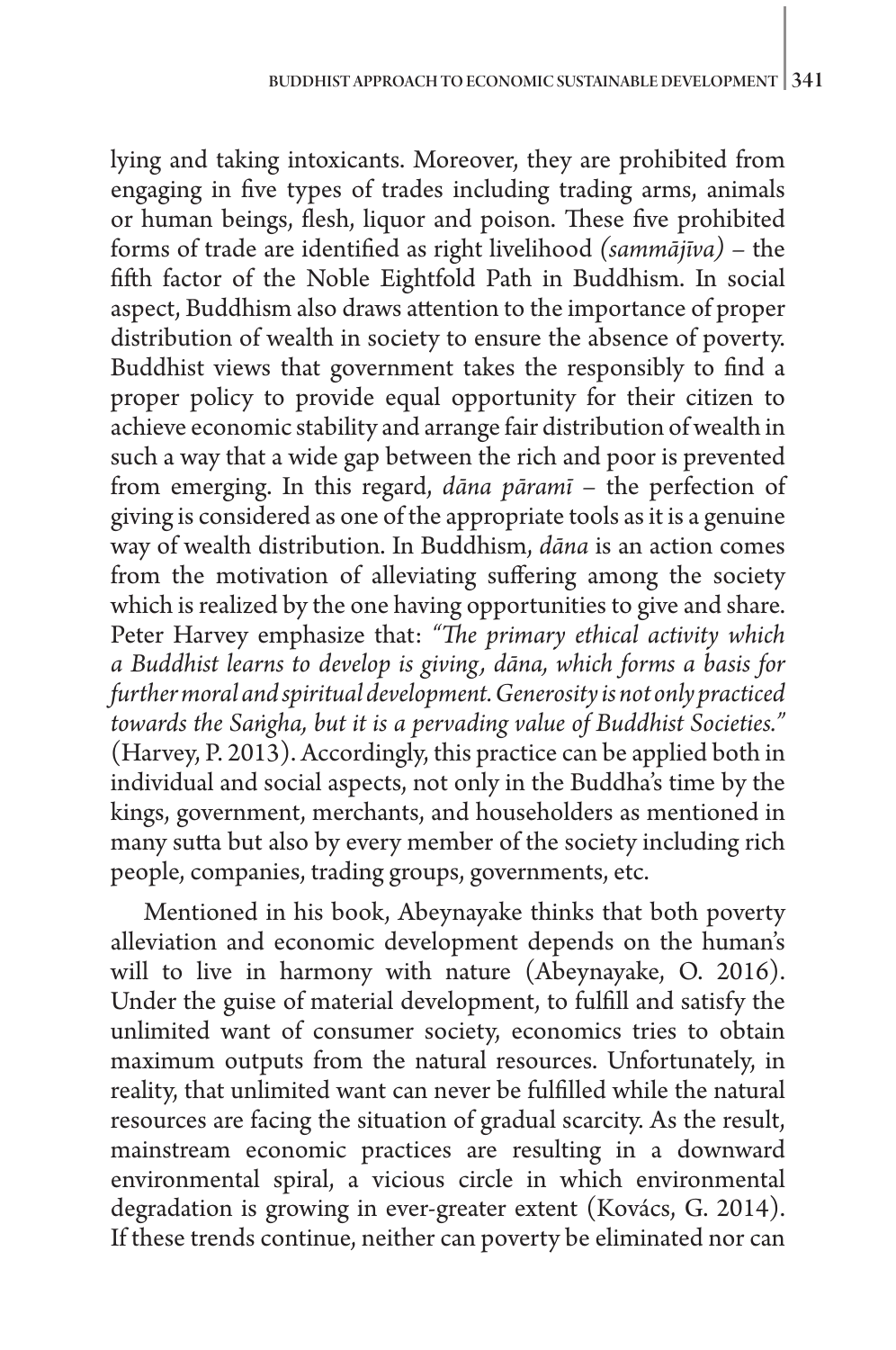economic development be achieved. Buddhism disapprove the over-exploitation of the natural resources without concern for the resulting deterioration of the natural environment and depletion of non-renewable resources which is being carried out by the policies of mainstream economic at the present. Buddhism views that everything in the world is interconnected and human beings are not independent unconnected entities. Buddhism emphasizes the interconnection between the three spheres of human existence (individual, society and environment or nature) basing on the theory of Dependence Arising and Causality. Accordingly, Buddhism highlights the importance of careful reflection upon the full, long-term consequences and intent of production, consumption and other human actions for both current generation and future generation. As every action affects the whole universe and the self only exists in relation to others, actions that exploit the natural resources or environment are self-injuring. The unified and interconnected nature of the universe suggests paying attentions to care for the environment as well as to find for proper manners on the exploitation and utilization of natural resources. Because any of these activities will have adverse repercussions in direct proportion to the extent of intervention. Environmental awareness and sustainability are inherently embedded in the Buddha's teaching as an emerging consequence of Buddhist lifestyle. Buddhism aims at a livelihood harmonizing with virtuous changes and leading to positive consequences on environmental harmonized, happy and meaningful life in this very life as well as preserve the environment's ability and natural resources of the future generation in parallel<sup>3</sup>. The ethical instructions of the *pañcasīla* or the Five Precepts also refer to environmental preservation and it can be also justified as one of the

<sup>3.</sup> According to *Aggañña sutta* (DN 27), the fall in ethical standards is considered to harmfully effect upon the natural order affecting even the movement of the sun, moon and the planets, regularities in weather and climate and patterns of rainfall. The Buddha's concern for environment, trees and forest is highlighted in the *Varanopa sutta* (SN 1.47) wherein it is stated that the planting of gardens and forests are meritorious acts. Monks are prohibited in the *Vinaya Pitaka* to cut down trees, citing the popular belief that trees are living organism. In the C*akkavattisīhanāda* sutta (DN 26), the Buddha has stated that public policy should contain provisions for environment protection. The *Kūṭadanta sutta* (DN 5) states that government plans must cover the protection of plant and animal species protection as well. Environment is considered as one of the for factor that facilitate economic welfare according to *Cakka sutta* (AN 4.31).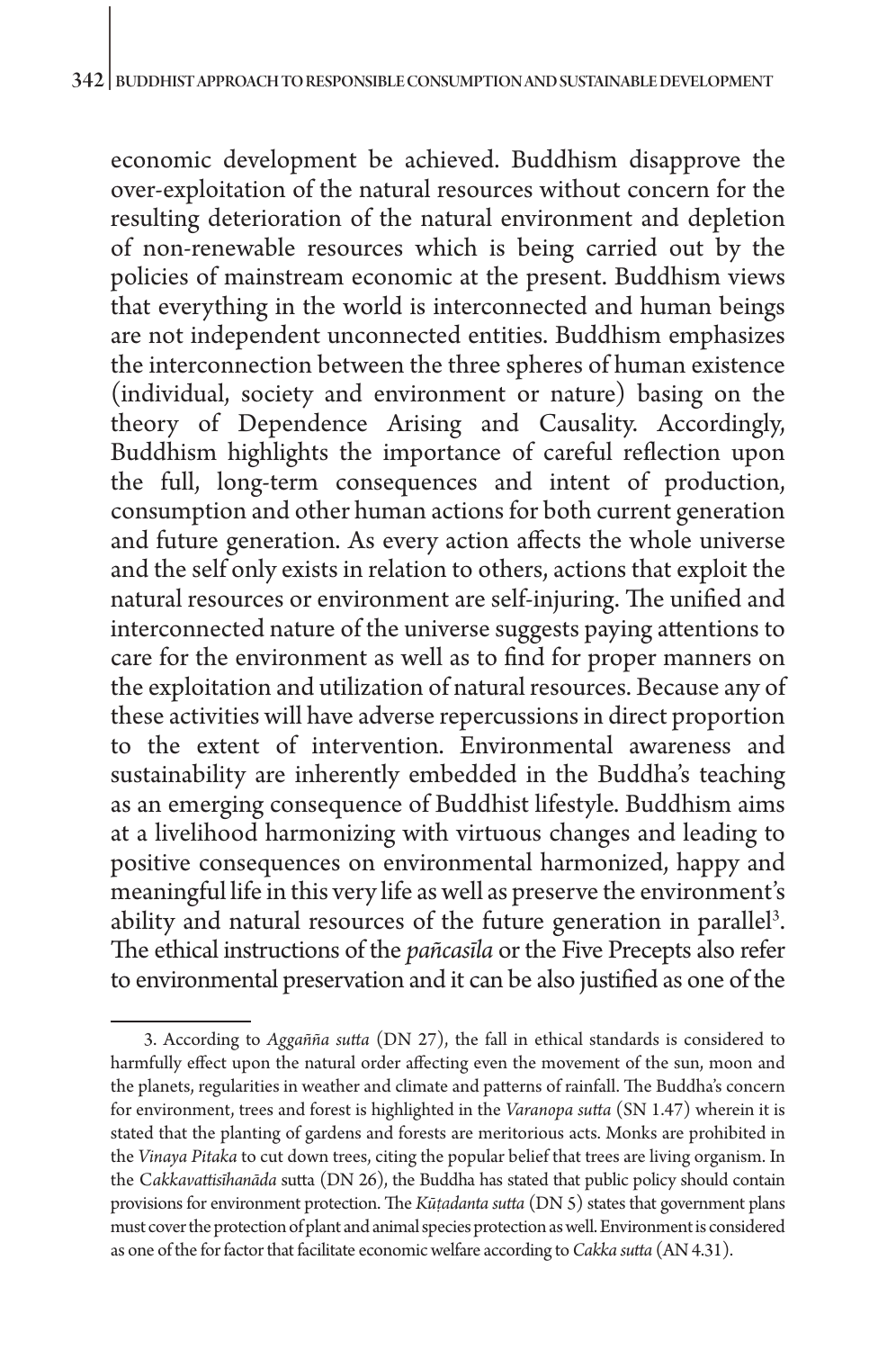ways to keep natural capital fully intact for distant future generations of humanity. The Five Precepts are considered as the foundation of Buddhist environmental ethics (Harris, I. 1994; Harvey, P. 2000).

Many decades ago, in his book *"Small is beautiful"*, Schumacher gave a prediction which has become more and more obviously true today that an attitude to life which seeks fulfillment in the singleminded pursuit of wealth – in short, materialism – does not fit into this world, because it contains within itself no limiting principle, while the environment in which it is placed is strictly limited. Already, the environment is trying to tell us that certain stresses are becoming excessive (Schumacher, E.F. 1973). According to Buddhism, another important virtue needs to be connected with the economic life of a person is a sense of balance with regard to one's patterns of consumption. At the present time, globalization and the free-market economy have the tendency to proliferate the wants, attracting people to the acquisition of an abundance of fancy and luxury goods. As analyzed by Premasiri, media plays an active role through a propaganda machinery to inculcate excessively materialist values among the youth. It becomes difficult, especially for persons of the youth and adolescent age group to resist the temptation to acquire for themselves as many fancy goods as possible imagining that what could make them happy are those possessions. Such a frenzy of desire ultimately results in frustration and disappointment when they find that they do not have the financial means to achieve what they crave for (Premasiri, P. 2011). In this regard, the Buddhist cognition of desire and the simplification of it as interpreted above is the key point, because of its greatest opposition with the mainstream economic system. Buddhist psychology recognizes the fact that there is no ultimate point of satisfaction in the gratification of sense desires, hence it proposes that the greatest wealth is contentment *(santuṭṭhi paramaṃ dhanaṃ)*<sup>4</sup> . It encourages human beings to satisfy their basic needs and to abandon any other worldly cravings, which can contribute to social well-being by the avoidance of the craving-driven wealth accumulation and overconsumption. Besides, as stated by Welford, the thought of contentment provides the opportunity for businesses to concentrate less on providing

<sup>4</sup>. According to *Dhammapada sutta*, verse 204.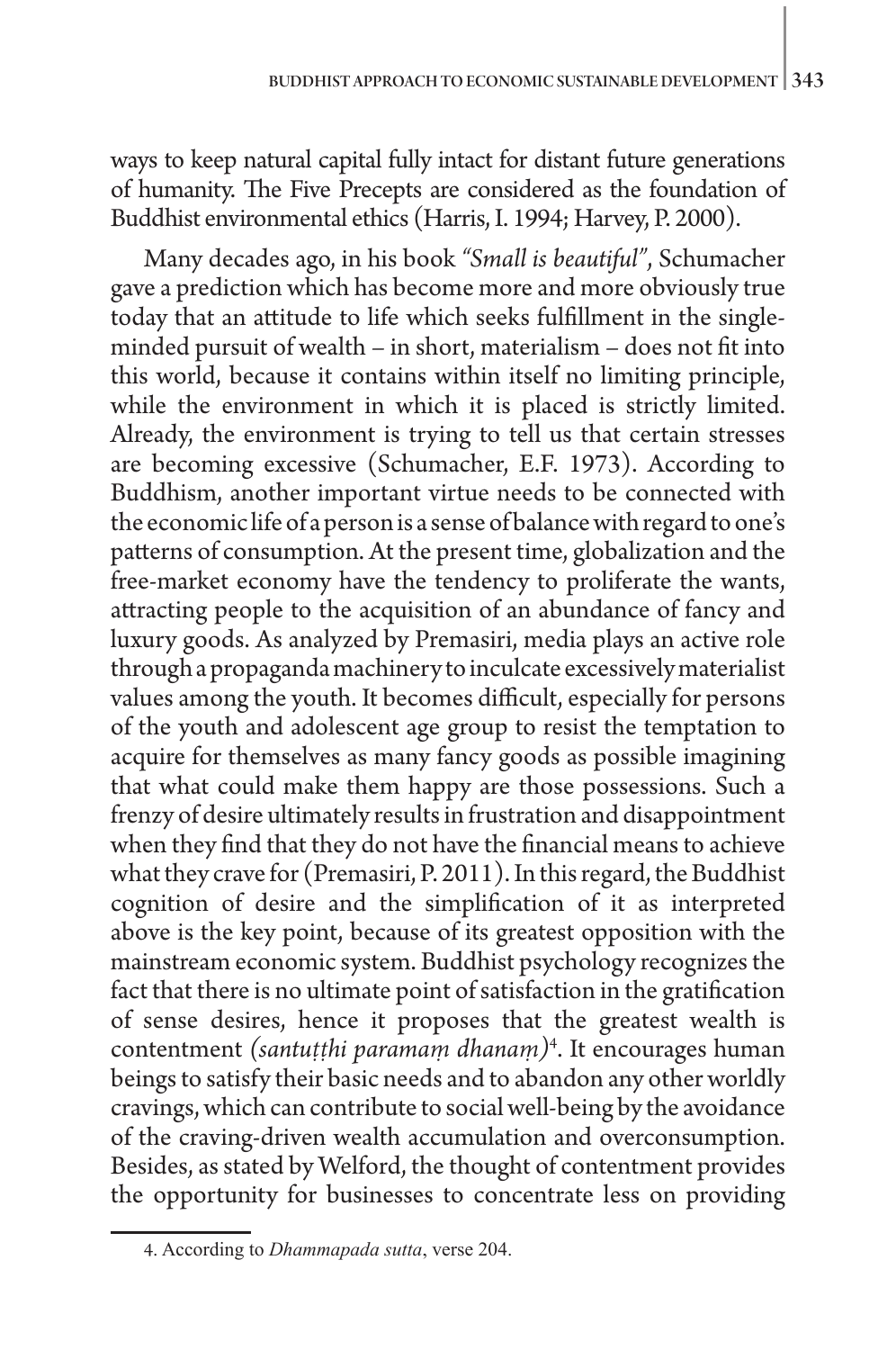non-essential consumer goods and more on providing essential goods and services... that will remediate environmental damage and serve the poor and needy (Welford, R. 2006).

In summary, Buddhism advocates the twofold development. In other words, development is the progress that both material and moral aspects must be equally included as a rule. The sake of the individual's happiness, social stability and security is the goal that economic development aim to achieve. But in fact, mainstream economic system seems to exhaust itself on the path leading to its goal. At the time being, the ecological imbalance created by the pursuit of material wealth without ethical controls is becoming the greatest threat to the world. It is the concrete evidence of the harmful effects of ignoring the importance of moral aspects in adopting effective measures in economic development. According to Buddhism, in order to escape the impending disaster that humanity has to encounter in the meantime to achieve the sustainable economic development which serves the whole of society and protect the environment and its diversity, moral aspect is the indispensable need for this progress.

# 4. THE IMPLICATIVE BUDDHIST APPROACHES FOR SUSTAINABLE ECONOMIC DEVELOPMENT

As mentioned, the original purpose of economics is the realization of happiness and well-being for human beings in both individual and social aspects. Associated with the aforementioned definition of sustainable development, hence economic aims to the development that not only attains the goal of happiness but also meets the two demands including in the definition. Similarly, in Buddhist economic perspective, any economic activities should be a means to alleviate suffering and attain happiness and well-being. It is denoted the alleviation of suffering and attainment of happiness cannot be achieved without economic activities associated with wealth. In various discourses, the Buddha has given many advices and guidance relating to three fundamental wealth managing activities: acquisition, conservation and consumption of wealth. And how to attain the goal of happiness and well-being in this life through these three activities which ensure the human economic adequateness as well as the balance among the interconnectedness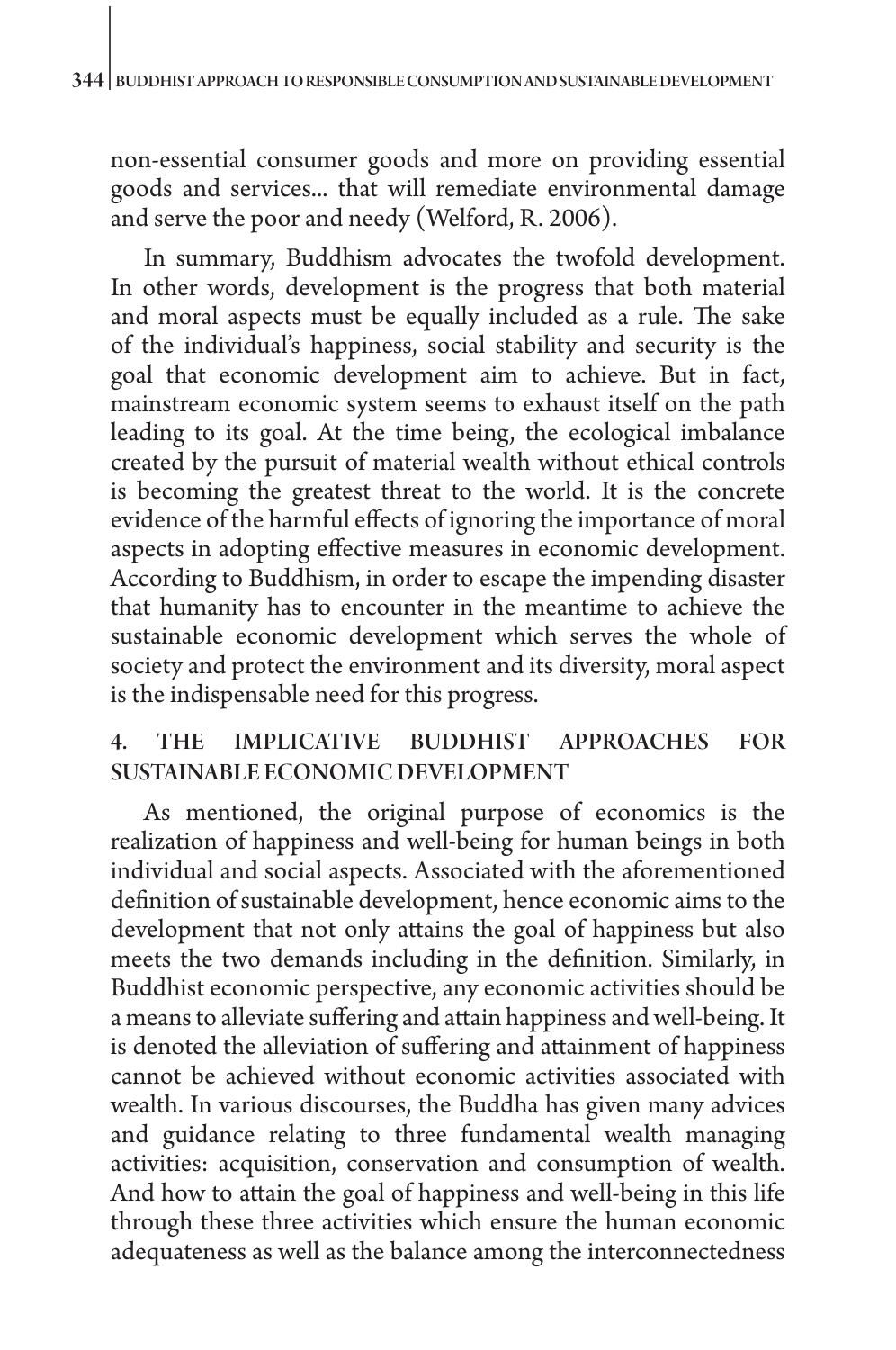and independence of individual, society and environment or nature. The Buddha's teachings relating to these three can be considered as the approaches for sustainable economic development.

# • *Acquisition of wealth*

Acquisition of wealth comprises all the economic activities of economic agents related to earning for living. In other words, it is the process of producing goods and service and obtaining profit or wealth from it. Buddhism focuses on ethical restraints on what to produce and how to acquire wealth according to righteousness. In *Dīghajāṇu sutta* (AN 8.54) of Aṅguttara Nikāya, the Buddha mentioned four factors leading to happiness and well-being in this very life. Among them, the first factor – *uṭṭhānasampadā* (accomplishment of persistent diligence) focuses on how to acquire wealth. Accordingly, having the skill and knowledge to fulfill or manage one's duties at work or profession are the conditions of creating wealth. It also refers to the patience needed for people to work together as a team and knowledge to recognize the work left undone as well as to be understood as the ability of an inquiring thinking and performing, organizing and administering one's work as required systematically and efficiently. Skills can be acquired through education, training and experience. In *Pāpaṇika sutta* (AN 3.20), Buddha suggested three qualities to succeed in business. They are: (1) to be shrewd by knowing products or one's own work so well that he/she can set an adequate price and estimate the right profit, (2) to be capable of administering business, knowing the buying and selling markets well, capable of purchasing, marketing, and understand customers, and (3) to establish a good credit rating and to earn trust of financial sources.

Moreover, the Buddha emphasizes in factor "*uṭṭhānasampadā"* that prosperity and financial security must be obtained legally and morally by diligent effort, hardworking and non-violence. Not harming (oneself, any other living beings and environment), honesty and ethics must be taken into consideration in any business. Buddhism denotes that there is nothing inherently wrong associated with any product, indeed the problem lies on one's intention as Harvey says (Harvey, P. 2013)<sup>"</sup>... a focus on amassing wealth is problematic, but wealth itself is not evil; the important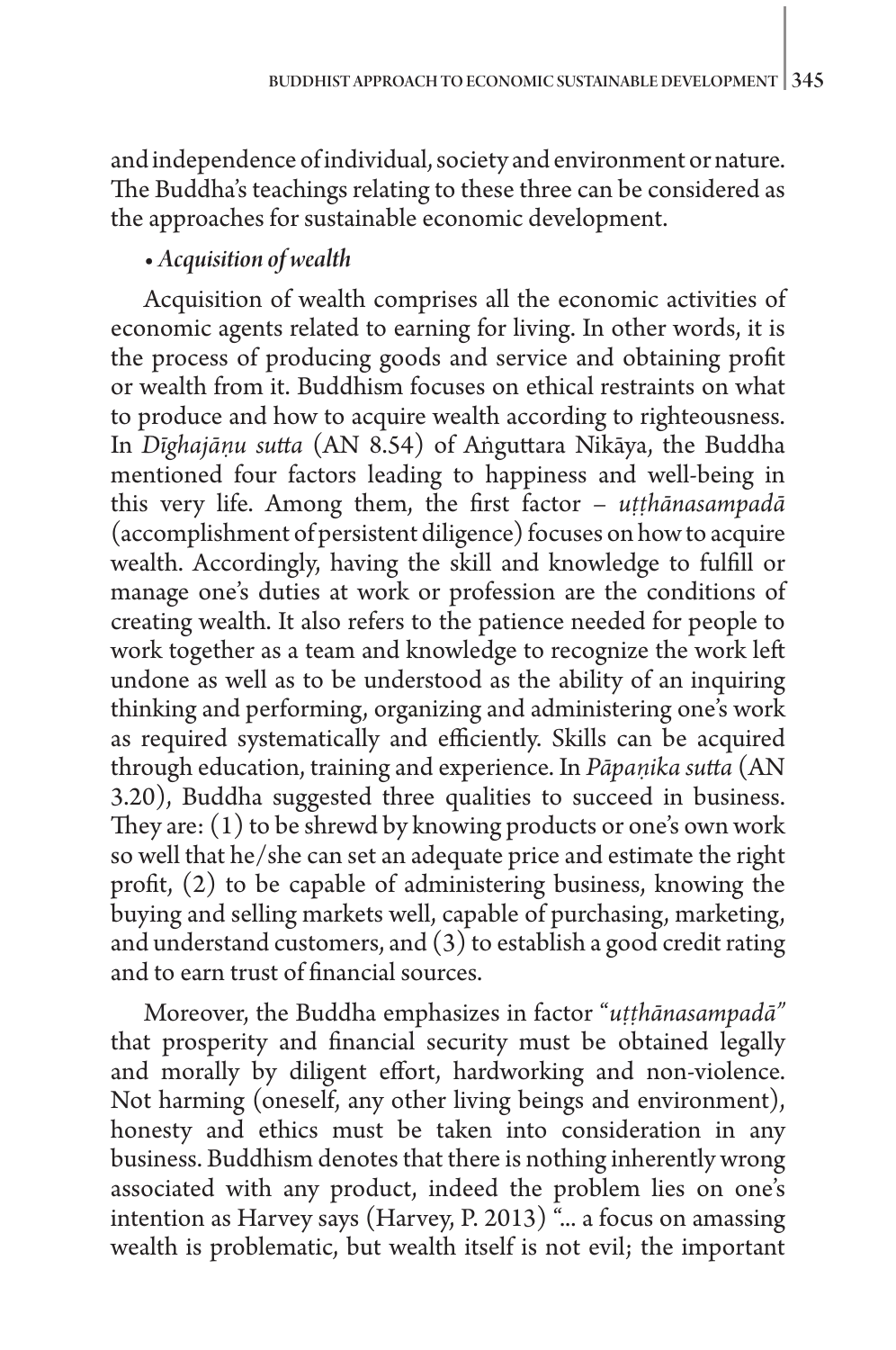thing is how it is made and used" (Bhar, S. 2018). In this regard, to revisit the notion of "self-standard" mentioned in *Veludavāreyya Sutta* (SN 55.7) which is considered as the criterion in deciding good and bad is a lucid explanation regarding means of earning wealth. Herein the Buddha explains how one should consider that just as one abhors death, but desires to live, abhors suffering but yearns for happiness, dislikes if another tries to harm one's life, similarly others too, dislike and abhor unhappiness, or physical harm. Understanding that just as one wants happiness safety of life and so on, or he should refrain from doing anything to others what one does not want others to do oneself. Based on "self-standard", one should find means of acquiring wealth which not to engage in any kind of evil occupation that direct and indirect harm others.

Besides the aspect of how to acquire wealth righteously, in production aspect, Buddhism provides three to decide what should apply in our current situation based on the discernment of our interdependence with the future generations, the earth and its ecosystems. They are (1) utilize limited resources and energy costeffectively, (2) create the least amount of waste as is possible, and (3) primarily focus on supplying basic necessities to all members in society. These three suggestions, as analyzed by Priyanut, impose the minimum cost possible to produce the quantity needed for basic human survival in the community, subject to waste absorption and the renewability of the resource within the biosphere. That is, the choice of method or technology of production must have the least social cost among all choices; the production of goods should be operated with the least amount of factor inputs among all feasible choices. Society should primarily aim at producing things that are necessary to fulfil the basic needs of its members – the sufficient level of basic necessities (Priyanut, P. 1997).

## • *Conservation of wealth*

After earning wealth through diligent effort and hardworking, the next issue is how to protect one's wealth to prolong the enjoyment and benefit arising from it. From Buddhist perspective, every phenomenon is impermanent, hence living within constantly changing conditional factors, there are many reasons to prepare for unexpected situations. Also mentioned in *Dīghajāṇu sutta* (AN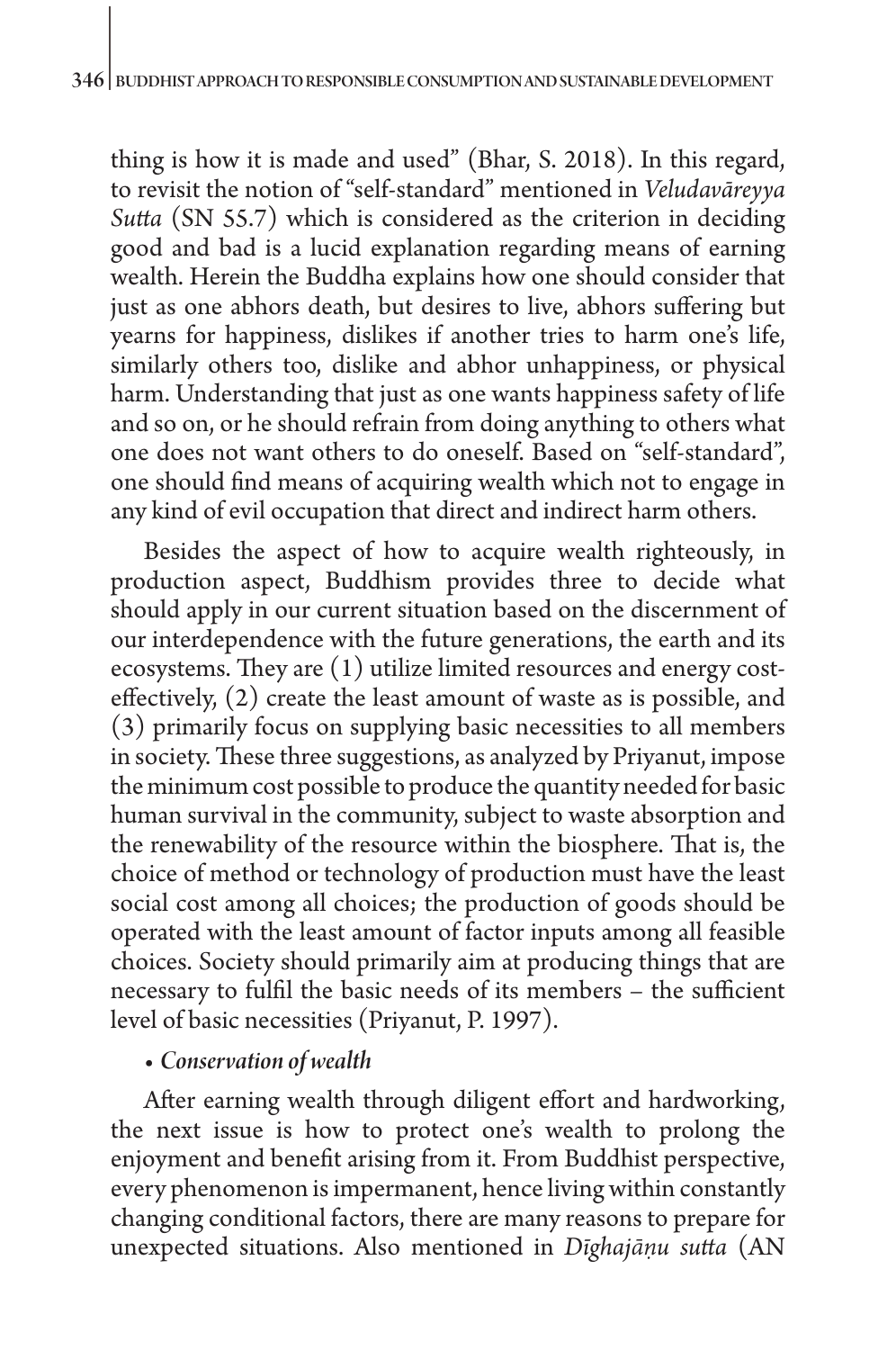8.54), Buddha enumerated the external conditional factors that may affect personal wealth. They are: natural disasters, fire, theft, unintended and displeasing inheritors who may destroy wealth, wrongful seizure by the state. In this connection, the Buddha's teaching in *Paṭhamaaputtaka Sutta* (SN 3.19) stressed that properly utilizing wealth can be considered as a way of conserving it<sup>5</sup>.

The *Kula Sutta* (AN 4.258) too informs four approaches to conserve wealth by not engaging in unnecessary life-patterns leading to its waste, namely: (1) searching for what is lost, (2) repairing what is dilapidated, (3) consuming moderate amount of food and drink and (4) placing a virtuous, principled woman or man in the position of authority. These four are equally valid for the individual, family, society and the state in maintaining an economic stability. Practically, these four approaches are consistent with sustainable wealth management. Specifically, the first two suggests us to take responsibility to maintain the availability of natural and material resources both in quantitatively and qualitatively within the technology and knowledge constraints, to protect it from becoming exhausted and lost. Practically, it is necessary to search methods to renew the renewable resources that we have used, to search for the new locations of non-renewable resources and efficiently exploit and use them, to seek out what is lost, recycle product materials, and repair things to prolong their use. In summary, it is the utilization of all possible tools and methods to conserve wealth in the long run. The third advices to form the mindset of sustainable wealth utilization which based on needs, not on desire. The last is indeed very important for handling wealth for performing responsibility to the right person. There is an interesting point that the role of women in saving and conservation of wealth is also emphasized in Buddhism6 . In oriental country, this teaching is very important

<sup>5</sup>*."When wealth is properly put to use, kings don't make off with it, thieves don't make off with it, fire doesn't burn it, water doesn't sweep it away, and hateful heirs don't make off with it. Thus, the wealth to be properly put to use goes to a good use and not to waste."* (*Paṭhamaaputtaka Sutta* (SN 3.19))

<sup>6</sup>. According to *Lokavijaya 1 Sutta* (AN 8.49) Buddha states that: *"Here, a woman guards and protects whatever income her husband brings home whether money or grain, silver or gold and she is not a spendthrift, thief, wastrel, or squanderer of his earnings. It is in this way that a woman safeguards his earnings."*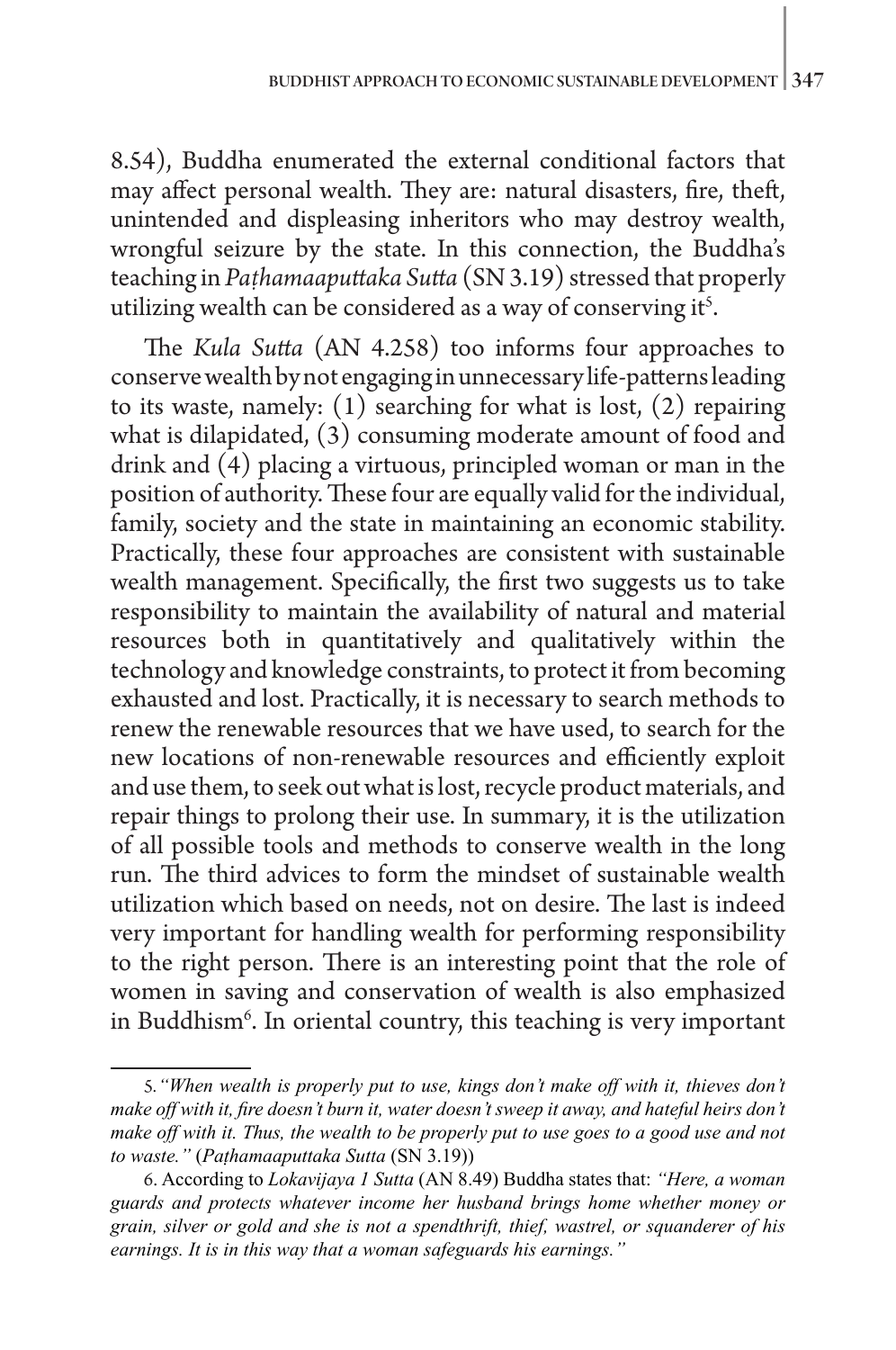in household economic since wife conserves and manages wealth while husband is usually the bread winner. If a wife were not skillful in conserving and managing, wealth would be lost by wrong use, ill-spending, squandering, etc. Moreover, conserving or saving wealth is one of the three aspects of wealth management which was emphasized by the Buddha in *Sigālovāda Sutta* (DN 31): *"In four portions his wealth is shared, one portion for his wants he uses, two portions on his business spends, the fourth for times of need he keeps."* These are the principle used in wealth management even today. Here, the last portion of wealth needs to be paid attention. In fact, there are possibilities of immeasurable risks, losses, bankruptcy, etc., in economic activities. Therefore, a portion of wealth which is kept for times of need is important. In some cases, it would be used like capital to reinvest. Supposed a person suddenly faces with accident or illness, without money or wealth it would be very hard for him to resolve or overcome these problems.

For Buddhist economics, the conditional factors directly related to the conservation of wealth are the principles of justice. Moreover, economic activities related to the sustainable economic development are directly linked to the structure of the justice system in society. Because the principles of justice are critical not only for conserving wealth but also providing the foundation for the principle of fairness, which is used to allocate and distribute resources in society. It is indicated that the main objective of justice in Buddhist economic system is to control, minimize and prevent crime, offence, or any other harm which has arisen from desires in any economic actions. In this regard, the Buddha pointed out the cause of one of the social problems, which is still insolvable at the time being, in *Aggañña sutta* (DN 27) that to be driven by desire, human being privatizes the common goods as well as unlawfully, un-righteously accumulates and conserves the extreme proportions of private wealth. The consequence of it is the poverty, crime, imbalance of society, and the maldistribution of resources. The first and foremost responsibility for this social problem is assigned to the state. Hence, apart from promulgating proper policies to alleviate poverty as well as develop industries, agriculture and trade to achieve the generation national wealth, from Buddhist economic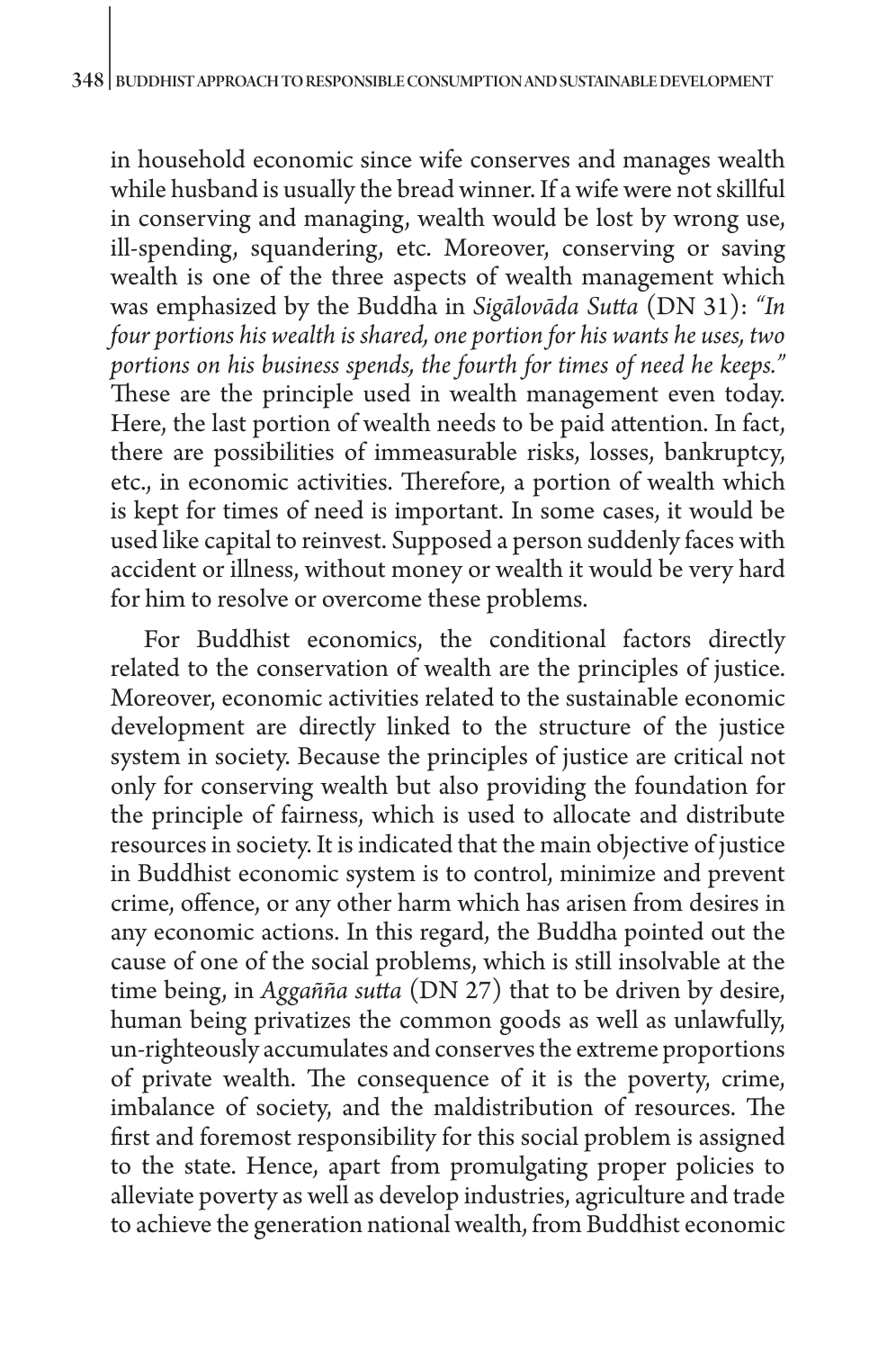perspective, the state has a duty to maintain stability and order in society by providing lawful protection and safety, and by not allowing wrongdoing and crimes to prevail in society. The role of state is based on the principles of justice.

## • *Consumption of wealth*

Consumption is the last wealth management activity after righteously acquiring and properly conserving it. The aforementioned general framework of wealth utilization given to the young man named Sigāla by the Buddha in *Sigālovāda sutta* (DN 31) seems to have a relevance for all individuals, families, societies and states irrespective of time and geographical boundaries. Three aspects of using wealth: consumption, investment and conservation, are emphasized. Specifically, only one fourth of the earnings is used to consume, while the next two fourths are used to invested and the last one fourth as mentioned above is used to conserve. Here, from Buddhist economic perspective, one has the complete right to enjoy or make life easier with the help of the wealth generated through one's own hard work, provided the use of it, is directed toward karmically fruitful action to help oneself as well as family, friends, relatives, society and other beings (Harvey, P.2013). On the other hand, he can also use personal wealth to invest in order to generate more wealth within the certain restrained budget<sup>7</sup>. The consumption of wealth consistent with Buddhist principles called *"balanced living" (samajīvita)* which is also highlighted in *Dīghajāṇu sutta* (AN 8.54) as skillful in utilization of wealth. Accordingly, awareness of income and expenditure are indicated as the essential for leading a balanced life. One should not be too extravagant nor too frugal. It is recommended that one's expenses or consumption and investment must be less than or equal to income within a specified period of time. Consumption according to Buddhist

<sup>7.</sup> In *Pañcabhoga Ādiya sutta* (AN 5.41) of Aṇguttara Nikāya the Buddha mentioned that the family budget should be divided into five, namely: *(1) Properly making oneself as well as his parents, wife, children, slaves, workers happy and pleased, (2) Properly making his friends and companions happy and pleased, (3) Making provisions against the losses of wealth that might arise from fire, floods, kings, thieves or displeasing relatives, (4) Making the five obligations to relatives, guest, ancestor, king and deities, (5) Establishing an uplifting offering of alms to virtue and respectable ascetics and brahmins who are seeking for ultimate liberation*. He did not say that each part should be 20% of one's earnings, but he taught that one should budget for each of these sorts of expenditure.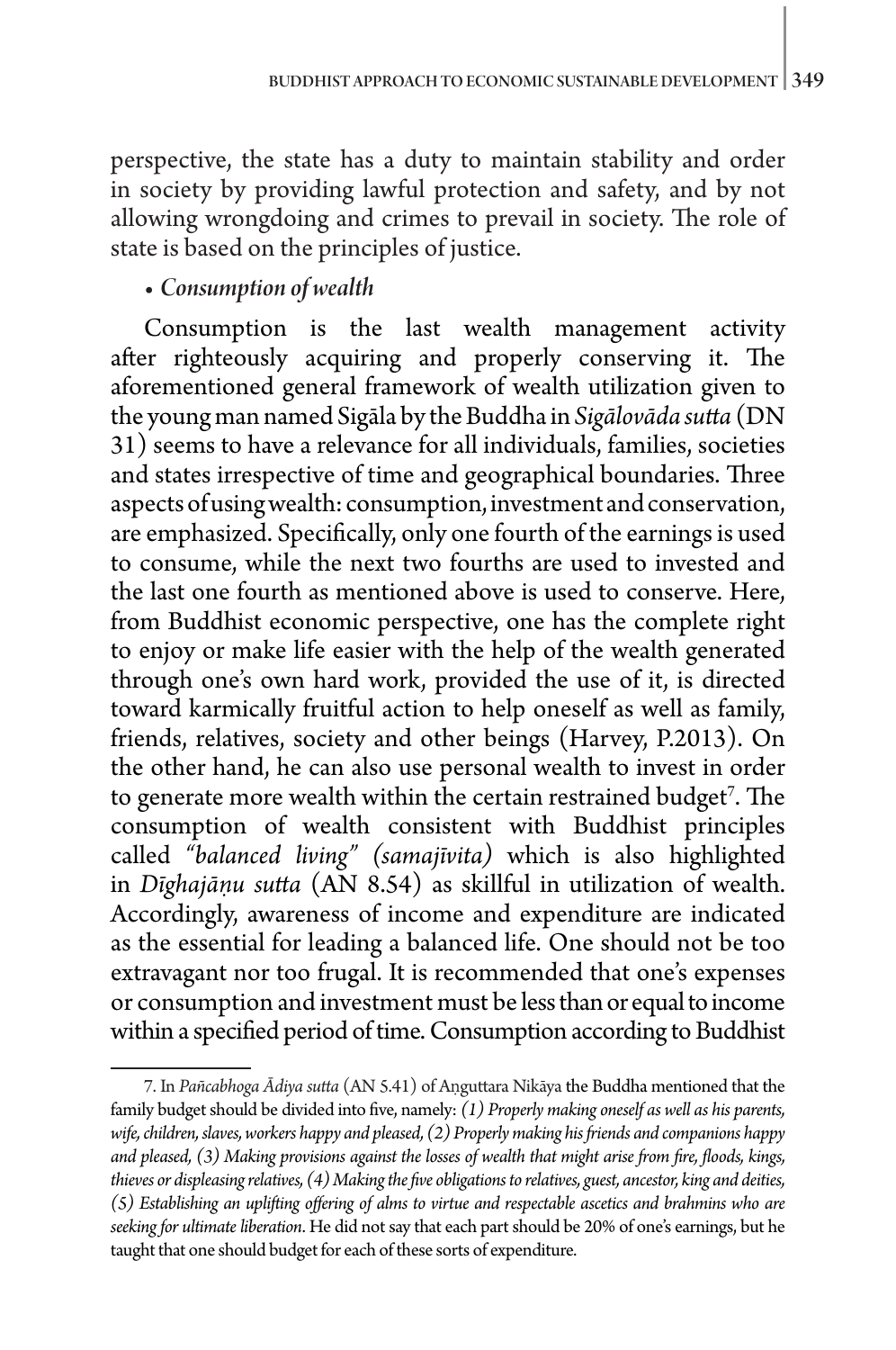economic philosophy also contributes toward an ethical attitude about owning wealth, that is to be content with one's best effort to acquire and conserve righteously. The one who enjoys his wealth in this manner will lead a dynamic, balanced life without extravagance or misery.

Besides, balanced living also implies an attitude of generosity towards others in society. According to Buddhism, generosity should be realized through intentional actions to alleviate the suffering arise from empathy and the understanding of our interconnectedness and dependence with others. In this regard, *dāna pāramī* – the perfection of giving is considered as one of the appropriate tools as it is a genuine way of wealth generous sharing. From the Buddhist perspective, in individual level, voluntary giving based on generosity creates positive karmic forces within oneself, realized as pleasant feelings now and wealth in the future. Experiencing good results from giving and sharing naturally encourages one to give more, and subsequently leads to an attitude of non-clinging on material wealth, which is considered as one of the causes leading to suffering. In social level, based on the theory of the law of karma, Buddhism views that the external conditional factors in society are set up in the way we think, act and live. Thus, the more exposed to the generosity model we are, the more likely we are to engage in generosity behavior and act as well as living in a society that promotes generosity, we become more generous. This living way will lead to a positive impact on oneself and lay the foundation for building a more sustainable society.

Harvey stated that even if wealth is produced in the appropriate manner and used for benefiting oneself and other beings, it may still become immoral if one approaches that wealth for satisfying his or her desire or longing and in the process gets attached to that wealth (Harvey, P.2013). In spite of acknowledging the need of consumption or rather, basic consumption, Buddhism strongly critiques heedless indulgence in consumption in order to fulfill various unlimited wants of human beings. Accordingly, Buddhism indicated it as the primary foundation of the consumer culture or consumerism at the time being. From Buddhist perspective, through a propagandist system to inculcate material values as well as impacts into the innate desire *(tānha)* of the consumer with the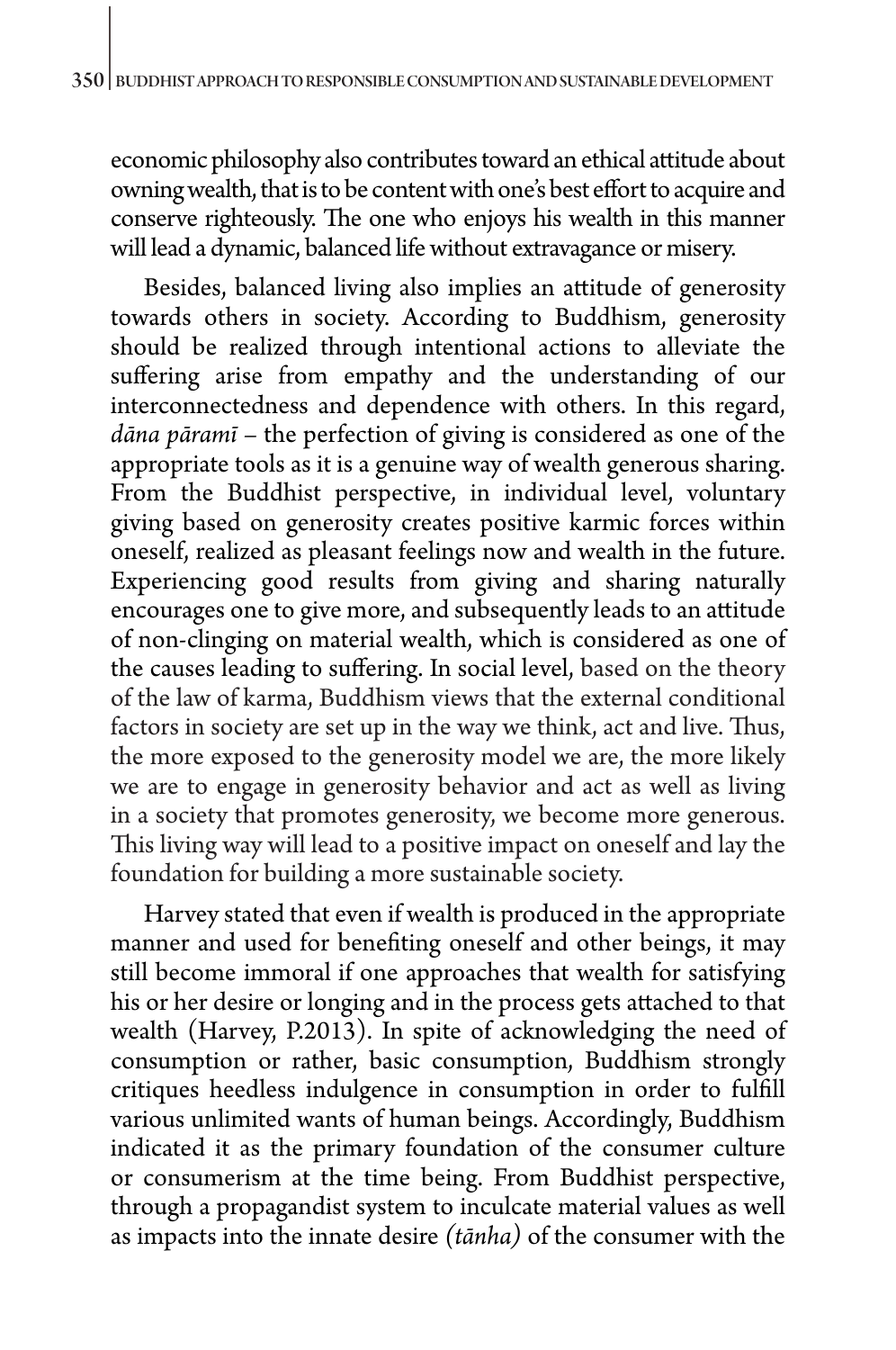help of social media, consumerism produces false identity, deludes consumer on defining what they really need and what they want. Due to this fact, consumerism fosters human self-centeredness which only focuses on satisfying self-interest regardless of harm to other living beings. This fact indicates why consumerism is considered as an equally harmful activity toward oneself, other living beings and the environment as a whole. Moreover, in the moral aspect, consumerism promotes clinging and attachment and distracts one from the right path of spiritual or moral development. The analysis on the psychology of desire mentioned above paves the way for rethinking about our current consumption trends. The Buddhist insights on the cognition of the two kinds of desire: *chanda* and *tanhā*, can lead to a liberating self-awareness that can dissolve the confusion between what is truly beneficial and what is truly harmful in consumption as well as distinguish goods and services are consumed to satisfy the desire for true happiness and well-being or to satisfy the desire for pleasing sensations or ego-gratification. Based on the cognition of *chanda* and *tanhā*, right and wrong, harmful and unharmful in consumption, Buddhist economics advises a very practical application that follows primarily from the Buddhist tradition, that is mindfulness; which in this regard is called mindful consumption. Evidences throughout the Buddhist practice history and current researches show that mindfulness increases the likelihood of engaging in ethical behavior, upholding ethical standards, and employing a deliberate and thorough approach to ethical decision making (Ruedy and Schweitzer, 2010). Indeed, according to Buddhist philosophy, the foundation of any moral behavior in Buddhism is "to be right mindful" *(samma sati)* of one's action. Mindfulness can be concisely defined as being aware of one's own thoughts. If this principle is extended in the present world of consumerism, one needs to be consciously aware of each and every thought. Based on this awareness, the consumer can control those thoughts that give rise to desires in his/her mind to buy new stuffs and indulge in various consumption practices. Through mindful consumption, consumers are able to realize the effects of their consumption and also be aware of the futility of indulging in desires.

It is quite clear that Buddhist approach not only pays a lot of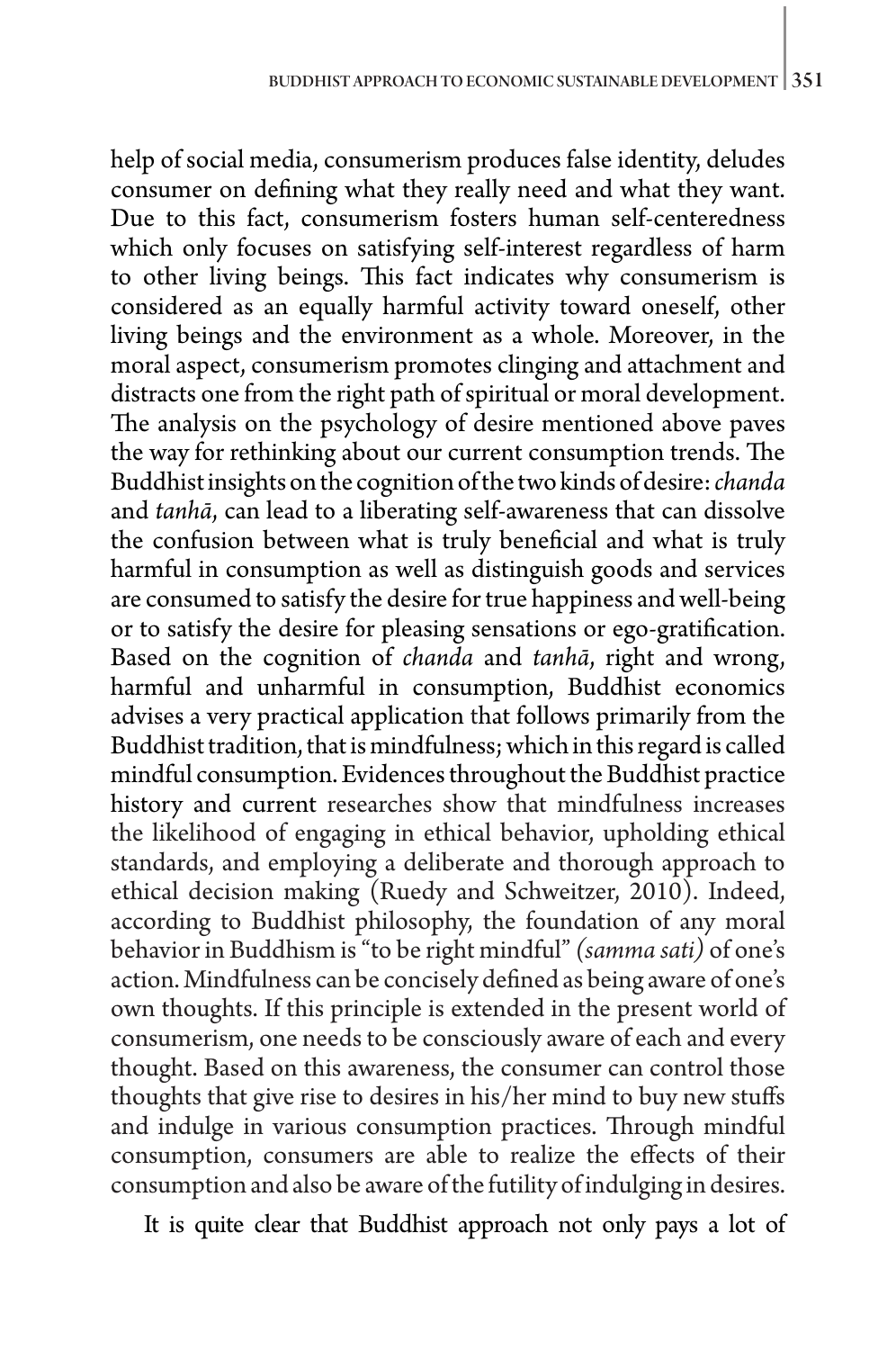attention to morally right and wrong underlying motives behind consumption psychology and attitudes, emphasizes the responsibility of consumers but also applies the technique of mindfulness to restrain the act of consumption to ensure the righteous, unharmful, nonviolent consequence of the whose consumptive process. Therefore, mindful consumption will help us to follow a path of spiritual and moral development for ensuring sustainable development, happiness and wellbeing for individual, society, environment and nature as the whole, guaranteeing the natural resources and environment's ability for the future generations, as well.

#### 5. CONCLUSION

The Buddhist approach on human desire, the primary psychology factor of economic activities in general and consumption activities in particular, is the uniqueness of Buddhist economic philosophy which distinguishes it with the mainstream economics. Based on the analysis of two kinds of desire: *chanda* and *tanhā*, Buddhist economics asserts that consumption must be the economic activities to satisfy the desire for true happiness and well-being *(chanda)*; but not to satisfy the desire for pleasing sensations or ego-gratification *(tanhā)*. This fact advises a model which helps to manage consumer society as well as paves the way for finding proper solutions to reduce and prevent current harmful effects of consumerism such as over-exploitation natural resources, serious environmental destructions, imbalance society and threats the sustainable living of the next generations, etc.

Buddhism recognizes that the sustainable development goals cannot be achieved in the absence of economic development. Nowadays, the achievements of science and technology of economic has revolutionized the material conditions of modern living; however, mainly focusing on material gain and not concerning to moral aspect has made the current economics fail to tackle the challenge of sustainable development in a meaningful way as well as face with many problems relating to economic development itself, the environment, society and even the security of the next generation. In parallel with material development, moral development permeates in Buddhist economic philosophy.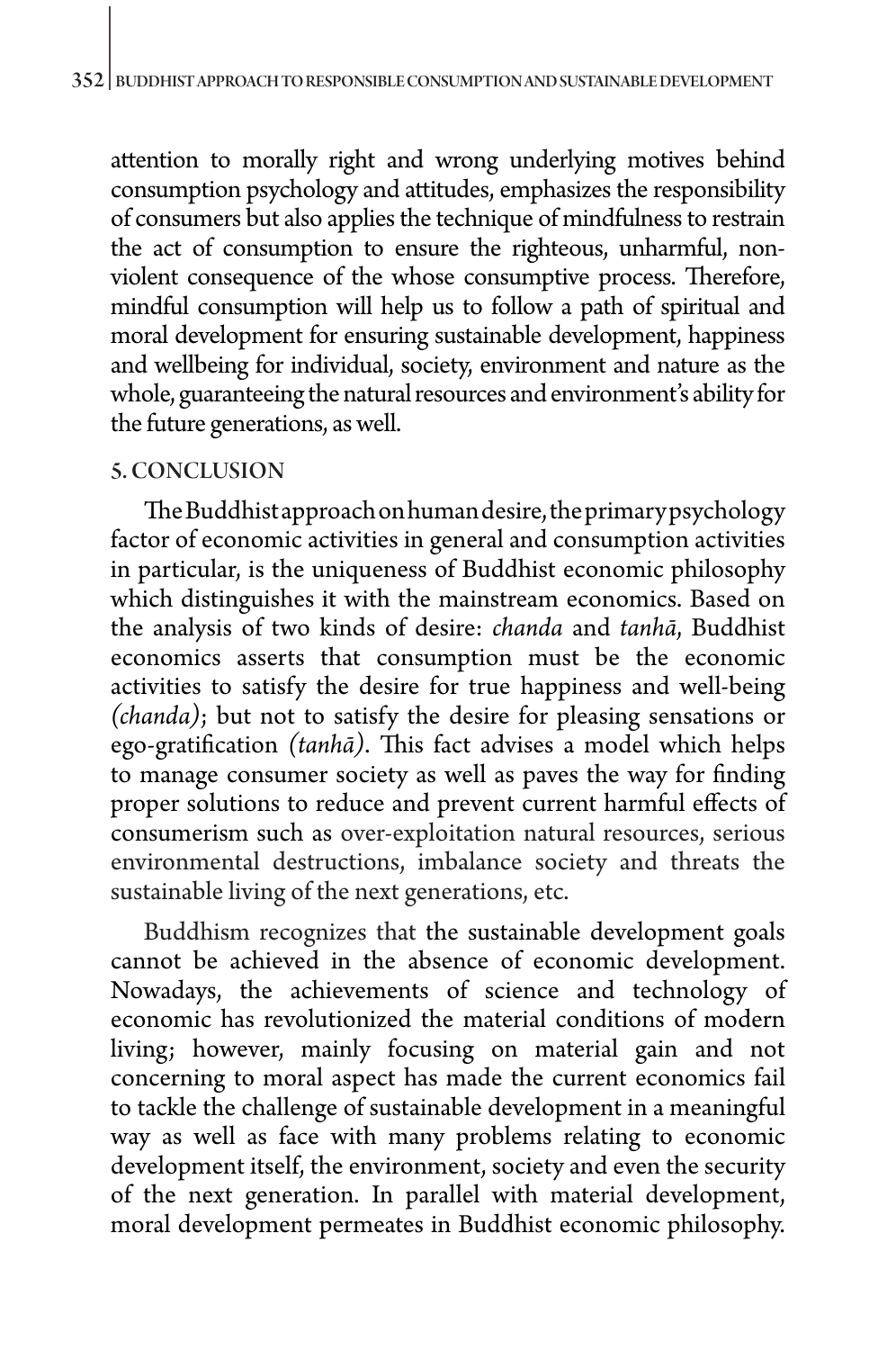It is an essential complement to current economic system which is considered as inadequate and lopsided. For Buddhism, (any) development is the progress that both material and moral aspect must be equally included as a rule. Commenting in this regard, Peter L. Daniels considered that the true scope of economics must be highly relevant to religious and ethical systems which structure the manner of livelihood, the morality of all aspects of behavior and its implications, and the means, measures and ideal aspirations and goals of human endeavor. In this sense, there is a very legitimate basis for developing logical connections between Buddhism and the study of economic systems (Peter L. D, 2003).

Focusing on legal, moral, non-harmful and non-violent means of acquisition, conservation and consumption of wealth, the Buddha's teaching on wealth management provides an implicative economic model due to its attitude of achieving the prosperity and economic development in a sustainable world with minimal suffering as its goal. Additionally, as stressed by Kovács, not just because it helps to recover the imbalance in the distribution scheme, but because it has stabilizing social effects and more importantly it could restore trust amongst the actors of the economy (Kovács, G. 2011). Hence, it is quite clear that Buddhist philosophy decides morally right and wrong actions, not by directly judging a wealth or an object, but rather by evaluating the process of production, usage of the product, and the underlying motives behind its consumption. In other words, instead of just deliberating upon wealth or its production process, for determining its moral status, Buddhism accentuates the need to understand one's relationship with that wealth by reflecting on the process of acquisition, conservation and consumption of wealth.

# ABBREVIATIONS

| AN        | Anguttara Nikāya |
|-----------|------------------|
| DN        | Dīgha Nikāya     |
| Dhp       | Dhammapada sutta |
| <b>SN</b> | Samyutta Nikāya  |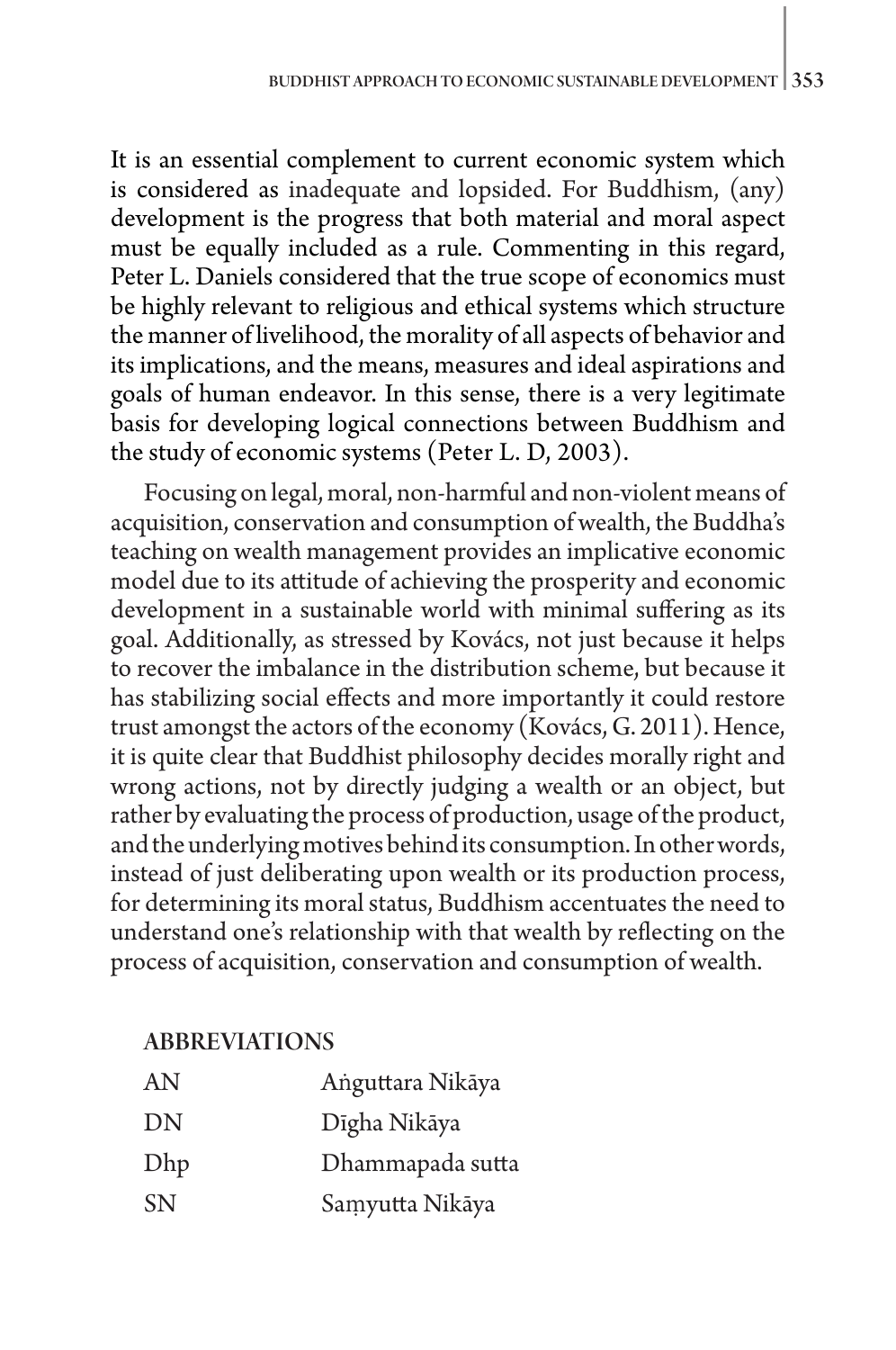## References

- Schumacher, E.F. (1973), Small is beautiful, available at: [https://www.ee.iitb.ac.in/student/~pdarshan/](https://www.ee.iitb.ac.in/student/~pdarshan/SmallIsBeautifulSchumacher.pdf) [SmallIsBeautifulSchumacher.pdf](https://www.ee.iitb.ac.in/student/~pdarshan/SmallIsBeautifulSchumacher.pdf) (access December 1, 2018).
- Payutto, P.A. (1998), *Buddhist economics: A Middle Way for the Market Place*, Bangkok: Buddha Dhamma Foundation, pp. 35.
- Abeynayake, O. (2016), *The Social and Economic Dimensions of Early Buddhism,* Hong Kong: The Buddha – Dharma Center of Hong Kong, pp. 71-76; 95-100.
- Grof, S. (1998), *The Cosmic Game. Explorations of the Frontiers of Human Consciousness*, New York: State University of New York Press, pp. 207.
- Harvey, P. (2000), *An Introduction to Buddhist Ethics*, Cambridge: Cambridge University Press.
- Harvey, P. (2013), *An Introduction to Buddhism: Teachings, History, and Practices*, 2nd ed. Cambridge: Cambridge University Press, pp. 52; 267-268.
- Harvey, P. (2013), "Buddhist reflections on "consumer" and "consumerism", *Journal of Buddhist Ethics,* Vol. 20, pp. 334–356.
- Welford, R. (2006), "Tackling Greed and Achieving Sustainable Development." In: Zsolnai, Laszlo and Knut Johannessen Ims, ed., *Business*  within Limits. Deep Ecology and Buddhist economics, 1<sup>st</sup> ed. Bern: Peter Lang Academic Publisher, pp. 44.
- Welford, R. (2013), *Corporate Environmental Management 3: Towards Sustainable Development*, New York: Earthscan, pp. 127-147.
- Zsolnai, L. (2011), "Why Buddhist economics". In: L. Zsolnai, ed., *Ethical Principles and Economic Transformation – A Buddhist Approach,* 1st ed. Dordrecht: Springer Press, pp. 4-5.
- Stavrakakis, Y. (2006), "Objects of Consumption, Causes of Desire: Consumerism and Advertising in Societies of Commanded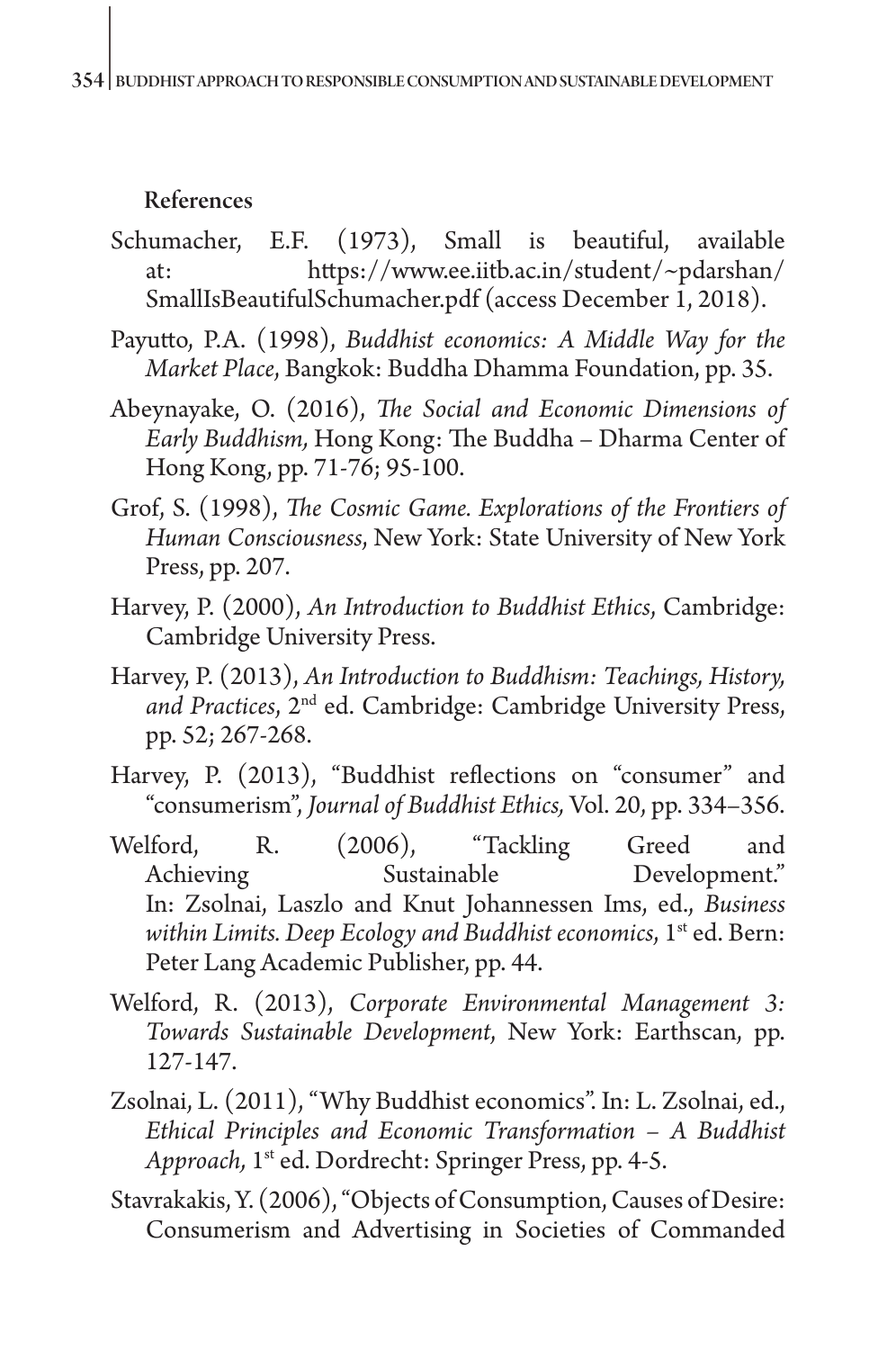Enjoyment", *Journal of Theory and Criticism,* Vol.14 No.6, pp. 83-105.

- Kittiprapas, S. (2015), "Buddhist Approach and Happiness for Sustainable Development", *The Journal of International Buddhist Studies College (JIBSC)*, Vol.1 No.1, pp. 107-145.
- Mutakalin, G. (2014), "Buddhist economics: a model for managing consumer society", *Journal of Management Development*, Vol. 33 Issue: 8/9, pp.824-832, DOI: 10.1108/JMD-09-2013-0116.
- Peter L. D, (2003), "Buddhist economics and the environment: Material flow analysis and the moderation of society's metabolism", *International Journal of Social Economics*, Vol. 30 Issue: 1/2, pp.8-33, [https://doi.](https://doi.org/10.1108/03068290310453592) [org/10.1108/03068290310453592](https://doi.org/10.1108/03068290310453592)
- Brown, C. (2015), "Buddhist economics: An Enlightened Approach to the Dismal Science", *Challenge*, Vol.58 No.1, pp. 23-28, DOI: 10.1080/01603477.2015.990826.
- Brown, C. (2017), *What makes People happy?,* available at: [https://www.psychologytoday.com/intl/blog/buddhist](https://www.psychologytoday.com/intl/blog/buddhist-economics/201706/what-makes-people-happy)[economics/201706/what-makes-people-happy](https://www.psychologytoday.com/intl/blog/buddhist-economics/201706/what-makes-people-happy) December 12, 2018).
- Kovács, G. (2011), "The Buddhist Solution for the Deficiencies of Corporate Social Responsibility (CSR)", In: UNDV Conference proceeding on *Buddhist Virtues in Socio-Economic Development*, organized by UNDV, Thailand: Mahachulalongkornrajavidyalaya University, pp. 87-99.
- Kovács, G. (2014), *Buddhist Approach to Sustainability and Achieving Millennium Development Goals*, available at: [https://](https://www.researchgate.net/publication/322723238_Buddhist_Approach_to_Sustainability_and_Achieving_Millennium_Development_Goals) [www.researchgate.net/publication/322723238\\_Buddhist\\_](https://www.researchgate.net/publication/322723238_Buddhist_Approach_to_Sustainability_and_Achieving_Millennium_Development_Goals) Approach to Sustainability and Achieving Millennium Development Goals (accessed December 27, 2018).
- United Nations (1987), *Report of the World Commission on Environment and Development: Our Common Future* 1987, available at[:http://www.un-documents.net/our-common](http://www.un-documents.net/our-common-future.pdf)[future.pdf](http://www.un-documents.net/our-common-future.pdf) (accessed December 27, 2018).